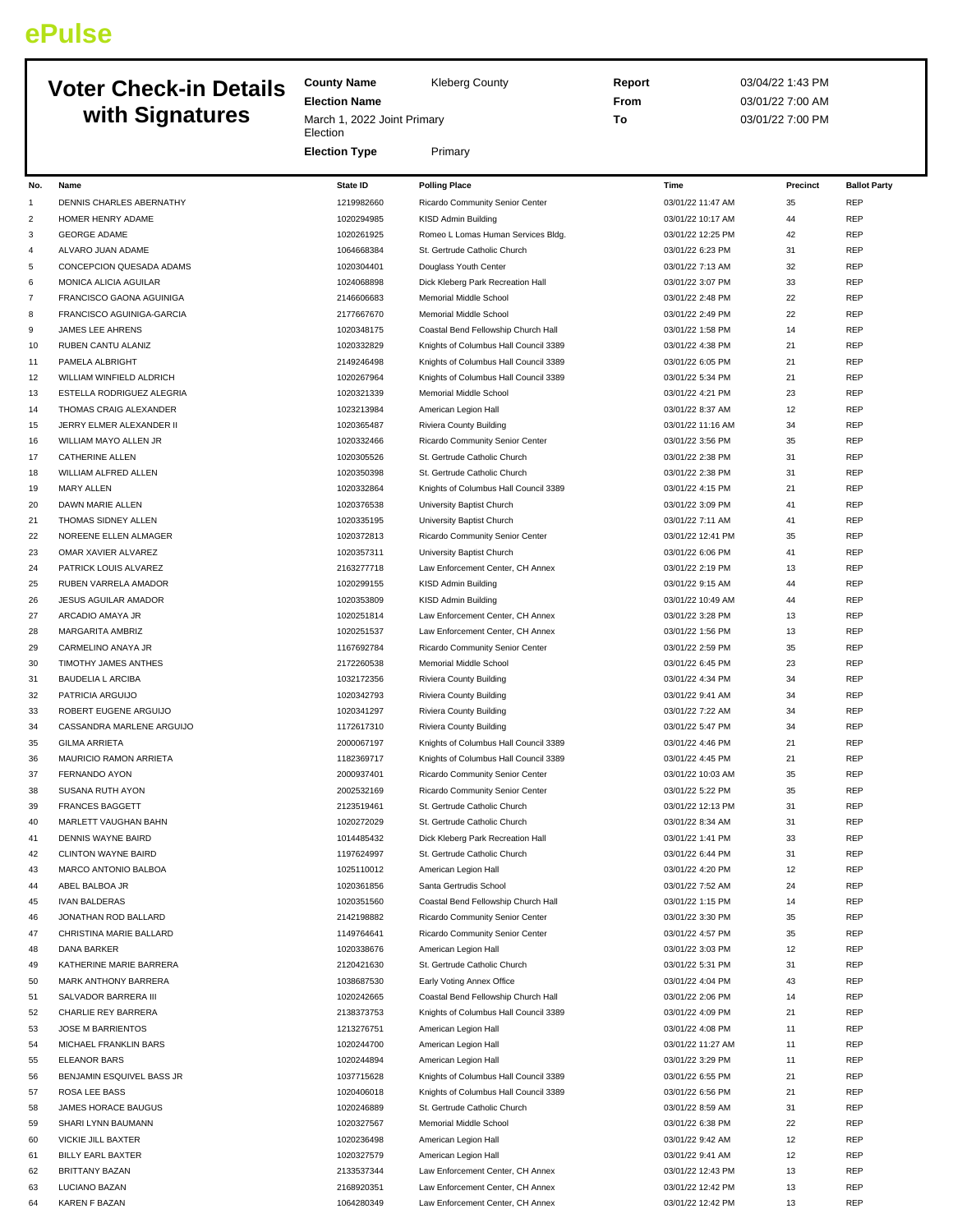| No. | Name                       | State ID   | <b>Polling Place</b>                  | Time              | Precinct | <b>Ballot Party</b> |
|-----|----------------------------|------------|---------------------------------------|-------------------|----------|---------------------|
| 65  | JOHN RYAN BEADLE           | 1020347401 | Riviera County Building               | 03/01/22 10:58 AM | 34       | REP                 |
| 66  | TRACY HUBERT BEADLE        | 1020325320 | Riviera County Building               | 03/01/22 2:52 PM  | 34       | <b>REP</b>          |
| 67  | TAHNYA MARIE BEGGS         | 1203896675 | Memorial Middle School                | 03/01/22 9:26 AM  | 22       | REP                 |
|     |                            |            |                                       |                   |          |                     |
| 68  | JAMES RAYMOND BELK         | 1020281886 | St. Gertrude Catholic Church          | 03/01/22 7:08 AM  | 31       | <b>REP</b>          |
| 69  | GUADALUPE LOERA BELK       | 1020463095 | Early Voting Annex Office             | 03/01/22 12:26 PM | 43       | <b>REP</b>          |
| 70  | NELDA VANESSA BENAVIDEZ    | 1020237795 | Dick Kleberg Park Recreation Hall     | 03/01/22 10:21 AM | 33       | <b>REP</b>          |
| 71  | ABEL GARZA BENAVIDEZ III   | 1020344986 | Dick Kleberg Park Recreation Hall     | 03/01/22 10:21 AM | 33       | <b>REP</b>          |
| 72  | ROBERT JOSEPH BENNETT      | 1020272040 | American Legion Hall                  | 03/01/22 11:43 AM | 12       | REP                 |
| 73  | <b>EVA LOIS BENNETT</b>    | 1020324782 | American Legion Hall                  | 03/01/22 5:37 PM  | 12       | <b>REP</b>          |
| 74  | LUKE ANDREW BERNAL         | 2138085330 | American Legion Hall                  | 03/01/22 4:48 PM  | 12       | <b>REP</b>          |
|     |                            |            |                                       |                   |          |                     |
| 75  | LUIS BERNAL                | 1020462590 | Romeo L Lomas Human Services Bldg.    | 03/01/22 7:08 AM  | 42       | REP                 |
| 76  | <b>LAURA BERNAL</b>        | 1020262851 | Romeo L Lomas Human Services Bldg.    | 03/01/22 7:22 AM  | 42       | <b>REP</b>          |
| 77  | WILLIAM CLAUDE BEST        | 1020391246 | Riviera County Building               | 03/01/22 5:34 PM  | 34       | <b>REP</b>          |
| 78  | <b>MARY HUBERT BEST</b>    | 1020385810 | Riviera County Building               | 03/01/22 6:44 PM  | 34       | <b>REP</b>          |
| 79  | NANETTE H BIGELOW          | 1069106330 | Dick Kleberg Park Recreation Hall     | 03/01/22 11:21 AM | 33       | <b>REP</b>          |
| 80  | <b>FREDERICK D BIGELOW</b> | 1069104642 | Dick Kleberg Park Recreation Hall     | 03/01/22 11:21 AM | 33       | REP                 |
| 81  | BARBARA JEANINE BIRDWELL   | 1166454782 | Knights of Columbus Hall Council 3389 | 03/01/22 6:15 PM  | 21       | <b>REP</b>          |
|     |                            |            |                                       |                   |          |                     |
| 82  | SANDRA SUE BLOSS           | 2185206623 | Knights of Columbus Hall Council 3389 | 03/01/22 12:44 PM | 21       | <b>REP</b>          |
| 83  | ANTHONY MICHAEL BOCCARDI   | 1020317156 | University Baptist Church             | 03/01/22 4:57 PM  | 41       | REP                 |
| 84  | JOYCE BOHANAN              | 1020341127 | Ricardo Community Senior Center       | 03/01/22 5:05 PM  | 35       | <b>REP</b>          |
| 85  | DALE RANDOLPH BOOTH III    | 1212885591 | Knights of Columbus Hall Council 3389 | 03/01/22 6:33 PM  | 21       | REP                 |
| 86  | MARCIA ANN BORDOVSKY       | 1020271728 | Riviera County Building               | 03/01/22 5:02 PM  | 34       | REP                 |
| 87  | KELSEY ANN BORDOVSKY       | 2154275374 | Riviera County Building               | 03/01/22 2:59 PM  | 34       | <b>REP</b>          |
|     | SANDRA FLORES BORJON       | 1020392344 |                                       | 03/01/22 4:51 PM  |          | REP                 |
| 88  |                            |            | Knights of Columbus Hall Council 3389 |                   | 21       |                     |
| 89  | RAYMOND PATRICK BORJON     | 1020359058 | Knights of Columbus Hall Council 3389 | 03/01/22 4:50 PM  | 21       | REP                 |
| 90  | SALLY EDLER BOUNDS         | 1014112837 | Ricardo Community Senior Center       | 03/01/22 4:21 PM  | 35       | REP                 |
| 91  | JAMES THOMAS BOUNDS        | 1014112828 | Ricardo Community Senior Center       | 03/01/22 4:21 PM  | 35       | <b>REP</b>          |
| 92  | BENJAMIN FRANKLIN BOYCE    | 1209362071 | American Legion Hall                  | 03/01/22 6:49 PM  | 12       | <b>REP</b>          |
| 93  | LEWIS A BRADSHAW           | 1176085536 | American Legion Hall                  | 03/01/22 2:23 PM  | 12       | REP                 |
| 94  | CHERYL ANN BRADSHAW        | 1185628688 | American Legion Hall                  | 03/01/22 2:22 PM  | 12       | <b>REP</b>          |
|     |                            |            |                                       |                   |          |                     |
| 95  | DEBORAH DENISE BRANSTETTER | 1020371668 | St. Gertrude Catholic Church          | 03/01/22 6:02 PM  | 31       | <b>REP</b>          |
| 96  | RANDY WARD BRANSTETTER     | 1020399277 | St. Gertrude Catholic Church          | 03/01/22 6:01 PM  | 31       | REP                 |
| 97  | MARIA HILDA BREDEN         | 1176101075 | St. Gertrude Catholic Church          | 03/01/22 12:59 PM | 31       | <b>REP</b>          |
| 98  | DOUGLAS JAMES BREDEN       | 1155163061 | St. Gertrude Catholic Church          | 03/01/22 12:58 PM | 31       | <b>REP</b>          |
| 99  | JAMES BRIAN BREITENFELD    | 1020345987 | University Baptist Church             | 03/01/22 5:15 PM  | 41       | REP                 |
| 100 | JODY LEE BRENNAN           | 1064955239 | Knights of Columbus Hall Council 3389 | 03/01/22 3:02 PM  | 21       | REP                 |
| 101 | ANDREW FOX BRENNAN         | 1064955241 | Knights of Columbus Hall Council 3389 | 03/01/22 3:01 PM  | 21       | <b>REP</b>          |
|     |                            |            |                                       |                   |          |                     |
| 102 | SHAWN HENRY BREWER         | 1146251692 | Romeo L Lomas Human Services Bldg.    | 03/01/22 3:32 PM  | 42       | <b>REP</b>          |
| 103 | <b>WALTER A BROWN</b>      | 1020323955 | American Legion Hall                  | 03/01/22 3:27 PM  | 12       | <b>REP</b>          |
| 104 | KARTER ADYSON BROWN        | 2121867292 | St. Gertrude Catholic Church          | 03/01/22 6:43 PM  | 31       | <b>REP</b>          |
| 105 | HOMER ALSTON BROWN JR      | 1020393156 | Ricardo Community Senior Center       | 03/01/22 12:25 PM | 35       | REP                 |
| 106 | MARGARET GRACE BROWN       | 1020323080 | Riviera County Building               | 03/01/22 1:53 PM  | 34       | REP                 |
| 107 | RANDY LEE BROWN            | 1020325308 | American Legion Hall                  | 03/01/22 11:26 AM | 12       | <b>REP</b>          |
| 108 | SHARON FAYE BROWN          | 1168905861 | Riviera County Building               | 03/01/22 3:23 PM  | 34       | REP                 |
| 109 | BETTY JOAN BROWN           | 1020323901 | American Legion Hall                  | 03/01/22 3:26 PM  | 12       | <b>REP</b>          |
|     |                            |            |                                       |                   |          |                     |
| 110 | ALISON ANN BROWN           | 1020305812 | American Legion Hall                  | 03/01/22 11:26 AM | 12       | REP                 |
| 111 | ALICE DIANNE BROWN         | 1020323889 | American Legion Hall                  | 03/01/22 11:40 AM | 12       | <b>REP</b>          |
| 112 | LORETTA GAYLE BROWN        | 1020393160 | Ricardo Community Senior Center       | 03/01/22 8:42 AM  | 35       | <b>REP</b>          |
| 113 | MONTY DALE BRYANT          | 1042427960 | Riviera County Building               | 03/01/22 3:03 PM  | 34       | REP                 |
| 114 | <b>JANE BUCKALEW</b>       | 1020272347 | St. Gertrude Catholic Church          | 03/01/22 1:02 PM  | 31       | <b>REP</b>          |
| 115 | KATHLEEN BUCKALEW          | 1020236936 | Coastal Bend Fellowship Church Hall   | 03/01/22 12:20 PM | 14       | REP                 |
| 116 | JAMES EDWARD BUCKALEW      | 1020236927 | Coastal Bend Fellowship Church Hall   | 03/01/22 12:20 PM | 14       | REP                 |
|     |                            |            |                                       |                   |          |                     |
| 117 | ROEL LAMAR BUENO           | 1007164574 | American Legion Hall                  | 03/01/22 5:38 PM  | 11       | <b>REP</b>          |
| 118 | ANGELA ALINE BULL          | 1038766021 | Ricardo Community Senior Center       | 03/01/22 12:06 PM | 35       | REP                 |
| 119 | <b>BREN CALHOUN BULL</b>   | 1018072048 | Ricardo Community Senior Center       | 03/01/22 8:41 AM  | 35       | <b>REP</b>          |
| 120 | <b>BLAKE LAWTON BUNCH</b>  | 1020307566 | Knights of Columbus Hall Council 3389 | 03/01/22 5:37 PM  | 21       | REP                 |
| 121 | DONNA BUNCH                | 1020352645 | St. Gertrude Catholic Church          | 03/01/22 6:00 PM  | 31       | <b>REP</b>          |
| 122 | KIMBERLY GAIL BUNCH        | 1181629883 | Knights of Columbus Hall Council 3389 | 03/01/22 5:36 PM  | 21       | <b>REP</b>          |
| 123 | ROY GENE BURGER SR         | 1022118498 | St. Gertrude Catholic Church          | 03/01/22 4:57 PM  | 31       | REP                 |
|     |                            |            |                                       |                   |          |                     |
| 124 | <b>FRANCES BURRIS</b>      | 1020239038 | St. Gertrude Catholic Church          | 03/01/22 5:45 PM  | 31       | <b>REP</b>          |
| 125 | <b>TODD MARTIN BURRIS</b>  | 1020240186 | St. Gertrude Catholic Church          | 03/01/22 5:38 PM  | 31       | REP                 |
| 126 | LOWELL MARTIN BURRIS       | 1020239040 | St. Gertrude Catholic Church          | 03/01/22 5:45 PM  | 31       | REP                 |
| 127 | JAMES JACOB BYNUM          | 1020337029 | Ricardo Community Senior Center       | 03/01/22 9:36 AM  | 35       | <b>REP</b>          |
| 128 | <b>DAN CABRERA</b>         | 1114602730 | Law Enforcement Center, CH Annex      | 03/01/22 1:54 PM  | 13       | REP                 |
| 129 | ROBERT WINTHROP CADWELL    | 1020235421 | Knights of Columbus Hall Council 3389 | 03/01/22 5:27 PM  | 21       | REP                 |
| 130 | MICHAEL NICHOLAS CALLESEN  | 1037761119 | Coastal Bend Fellowship Church Hall   | 03/01/22 3:04 PM  | 14       | REP                 |
|     |                            |            |                                       |                   |          |                     |
| 131 | JOHNNY RAYMOND CAMPOS JR   | 2142783412 | Ricardo Community Senior Center       | 03/01/22 4:59 PM  | 35       | <b>REP</b>          |
| 132 | KRISTINE VELA CANALES      | 2140235587 | Knights of Columbus Hall Council 3389 | 03/01/22 4:52 PM  | 21       | <b>REP</b>          |
| 133 | OMAR ELUDE CANALES         | 1020349765 | Knights of Columbus Hall Council 3389 | 03/01/22 4:11 PM  | 21       | <b>REP</b>          |
| 134 | LAURIE ANN CANNON          | 1020318033 | American Legion Hall                  | 03/01/22 9:09 AM  | 12       | REP                 |
| 135 | DALLAS ROBERT CANNON       | 2161137308 | American Legion Hall                  | 03/01/22 4:09 PM  | 12       | REP                 |
| 136 | CAROL CANNON               | 1020327828 | American Legion Hall                  | 03/01/22 5:14 PM  | 12       | REP                 |
| 137 | LEWIS WILLIAM CANNON       | 1020318014 | American Legion Hall                  | 03/01/22 4:09 PM  | 12       | REP                 |
|     |                            |            |                                       |                   |          |                     |
| 138 | LINDELL ROBERT CANNON      | 1020327837 | American Legion Hall                  | 03/01/22 5:55 PM  | 12       | <b>REP</b>          |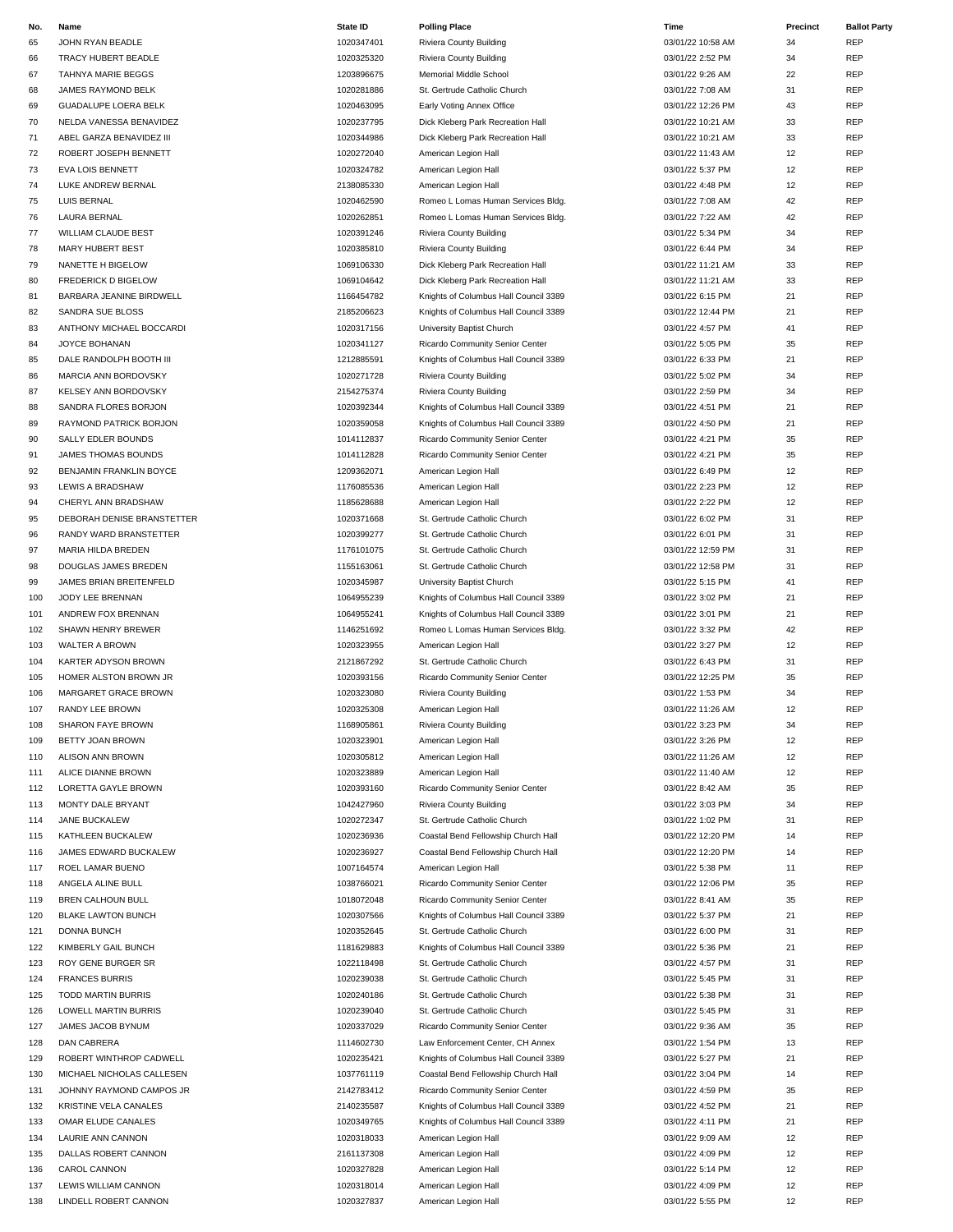| No. | Name                         | State ID   | <b>Polling Place</b>                  | Time              | Precinct | <b>Ballot Party</b> |
|-----|------------------------------|------------|---------------------------------------|-------------------|----------|---------------------|
| 139 | JUNE CANNON                  | 1020327844 | American Legion Hall                  | 03/01/22 12:19 PM | 12       | <b>REP</b>          |
| 140 | CARLOS DANIEL CANO           | 2146469363 | Santa Gertrudis School                | 03/01/22 5:18 PM  | 24       | <b>REP</b>          |
|     |                              |            |                                       |                   |          |                     |
| 141 | <b>BEATRICE ELAINE CANTU</b> | 1009782072 | American Legion Hall                  | 03/01/22 5:28 PM  | 12       | <b>REP</b>          |
| 142 | <b>ARCILIA CANTU</b>         | 1162568521 | American Legion Hall                  | 03/01/22 3:51 PM  | 12       | REP                 |
| 143 | JOSEPH ANDREW CANTU SR       | 1020277285 | Ricardo Community Senior Center       | 03/01/22 5:04 PM  | 35       | <b>REP</b>          |
| 144 | XAVIER MARIO CANTU           | 1007137312 | American Legion Hall                  | 03/01/22 5:27 PM  | 12       | <b>REP</b>          |
| 145 | JACK RYAN CARAWAY            | 2139711232 | Romeo L Lomas Human Services Bldg.    | 03/01/22 6:32 PM  | 42       | REP                 |
| 146 | KATHLEEN ELIZABETH CARAWAY   | 1058937450 | Romeo L Lomas Human Services Bldg.    | 03/01/22 6:16 PM  | 42       | <b>REP</b>          |
| 147 | DANIEL A CARRALES            | 1023081519 | KISD Admin Building                   | 03/01/22 2:19 PM  | 44       | REP                 |
|     |                              |            |                                       |                   |          |                     |
| 148 | <b>LEOTIS CARTER</b>         | 1020246359 | American Legion Hall                  | 03/01/22 11:35 AM | 11       | <b>REP</b>          |
| 149 | <b>WILMA FAY CARTER</b>      | 1020783717 | Romeo L Lomas Human Services Bldg.    | 03/01/22 10:07 AM | 42       | <b>REP</b>          |
| 150 | JEREMY THOMAS CARTWRIGHT     | 2121449005 | American Legion Hall                  | 03/01/22 6:52 PM  | 12       | <b>REP</b>          |
| 151 | LEONIREZ CASANOVA SR         | 1020463421 | American Legion Hall                  | 03/01/22 1:36 PM  | 11       | <b>REP</b>          |
| 152 | MARY ABIGAIL CASTILLO        | 1020317092 | American Legion Hall                  | 03/01/22 6:47 PM  | 12       | REP                 |
| 153 | MOISES GUILLERMO CASTILLO    | 1154470706 | St. Gertrude Catholic Church          | 03/01/22 6:42 PM  | 31       | <b>REP</b>          |
| 154 | HOMERO CASTILLO              | 1020317118 | KISD Admin Building                   | 03/01/22 6:40 PM  | 44       | <b>REP</b>          |
|     |                              |            |                                       |                   |          |                     |
| 155 | MARIA EMMA CASTILLO-MCNEALEY | 1110799141 | Early Voting Annex Office             | 03/01/22 8:15 AM  | 43       | REP                 |
| 156 | CASSANDRA ANN CASTRO         | 2143933849 | Santa Gertrudis School                | 03/01/22 5:31 PM  | 24       | <b>REP</b>          |
| 157 | <b>JO ANN CASTRO</b>         | 1020345611 | Santa Gertrudis School                | 03/01/22 5:36 PM  | 24       | <b>REP</b>          |
| 158 | JACOB ABLE CASTRO            | 1209848981 | Santa Gertrudis School                | 03/01/22 4:11 PM  | 24       | <b>REP</b>          |
| 159 | MAURO ELISEO CASTRO          | 1020317346 | Santa Gertrudis School                | 03/01/22 5:49 PM  | 24       | <b>REP</b>          |
| 160 | <b>WILLIAM B CATHEY</b>      | 2179155110 | Santa Gertrudis School                | 03/01/22 8:01 AM  | 24       | <b>REP</b>          |
| 161 | ARLIE J CHAMBERS III         | 2133335933 | Ricardo Community Senior Center       | 03/01/22 3:53 PM  | 35       | <b>REP</b>          |
|     |                              |            |                                       |                   |          |                     |
| 162 | <b>RACHEL CHAMBERS</b>       | 2121630017 | Ricardo Community Senior Center       | 03/01/22 3:53 PM  | 35       | REP                 |
| 163 | JOSE R CHAPA                 | 2164286506 | Coastal Bend Fellowship Church Hall   | 03/01/22 5:09 PM  | 14       | <b>REP</b>          |
| 164 | ROWDY OMAR CHAPA-MUNOZ       | 2119688308 | Memorial Middle School                | 03/01/22 3:46 PM  | 22       | <b>REP</b>          |
| 165 | ALBERTO CHARLES              | 1165449210 | St. Gertrude Catholic Church          | 03/01/22 6:36 PM  | 31       | <b>REP</b>          |
| 166 | DALIA ADELINA CHAVEZ         | 2147244171 | Law Enforcement Center, CH Annex      | 03/01/22 3:35 PM  | 13       | <b>REP</b>          |
| 167 | NYDIA ARACELI CHAVEZ         | 1020381740 | University Baptist Church             | 03/01/22 5:11 PM  | 41       | REP                 |
|     |                              |            |                                       |                   |          | <b>REP</b>          |
| 168 | WILLIAM CLARENCE CHEEK       | 2172260028 | Coastal Bend Fellowship Church Hall   | 03/01/22 11:32 AM | 14       |                     |
| 169 | DEBORAH EVALYN CHEEK         | 2172259316 | Coastal Bend Fellowship Church Hall   | 03/01/22 11:30 AM | 14       | <b>REP</b>          |
| 170 | THOMAS JOE CHILDS            | 1020339930 | Ricardo Community Senior Center       | 03/01/22 3:34 PM  | 35       | <b>REP</b>          |
| 171 | JOY PERKINS CHRISTOPHER      | 1020349783 | Coastal Bend Fellowship Church Hall   | 03/01/22 5:07 PM  | 14       | <b>REP</b>          |
| 172 | <b>DAVID CHRISTOPHER</b>     | 1020331881 | Coastal Bend Fellowship Church Hall   | 03/01/22 5:07 PM  | 14       | REP                 |
| 173 | ROSARIO CISNEROS             | 1020462297 | Law Enforcement Center, CH Annex      | 03/01/22 3:11 PM  | 13       | <b>REP</b>          |
|     | YOLANDA CISNEROS             | 1020258219 |                                       |                   | 42       | <b>REP</b>          |
| 174 |                              |            | Romeo L Lomas Human Services Bldg.    | 03/01/22 5:24 PM  |          |                     |
| 175 | <b>EMMA CLAPPER</b>          | 1020311657 | Santa Gertrudis School                | 03/01/22 6:39 PM  | 24       | <b>REP</b>          |
| 176 | DAVID RAY CLAPPER            | 1020310907 | Santa Gertrudis School                | 03/01/22 6:36 PM  | 24       | <b>REP</b>          |
| 177 | MATTHEW CHARLES CLEMENTS     | 2142718410 | Riviera County Building               | 03/01/22 1:06 PM  | 34       | <b>REP</b>          |
| 178 | LISA MICHELLE CLORE          | 1026454091 | Dick Kleberg Park Recreation Hall     | 03/01/22 4:23 PM  | 33       | <b>REP</b>          |
| 179 | DON E COATS JR               | 2123477336 | Ricardo Community Senior Center       | 03/01/22 7:04 AM  | 35       | REP                 |
| 180 | MARY EVA COLEMAN             | 1088166419 | Knights of Columbus Hall Council 3389 | 03/01/22 9:18 AM  | 21       | REP                 |
|     | NANCY COLEMAN                | 1020333170 |                                       | 03/01/22 9:17 AM  | 21       | <b>REP</b>          |
| 181 |                              |            | Knights of Columbus Hall Council 3389 |                   |          |                     |
| 182 | <b>DIANA CERDA COLIN</b>     | 1020357952 | Riviera County Building               | 03/01/22 4:29 PM  | 34       | REP                 |
| 183 | JACKIE CHERYL COLLINS        | 1020327925 | American Legion Hall                  | 03/01/22 2:44 PM  | 12       | <b>REP</b>          |
| 184 | SHANNA DAWN COLLINS          | 1020380870 | Knights of Columbus Hall Council 3389 | 03/01/22 8:42 AM  | 21       | <b>REP</b>          |
| 185 | NORMA COLLINS                | 1020333209 | Knights of Columbus Hall Council 3389 | 03/01/22 1:28 PM  | 21       | <b>REP</b>          |
| 186 | BILLY CHARLES COLSTON III    | 1020343563 | Riviera County Building               | 03/01/22 5:28 PM  | 34       | <b>REP</b>          |
| 187 | <b>CLAUDIA CONARD</b>        | 1020234837 | St. Gertrude Catholic Church          | 03/01/22 4:14 PM  | 31       | <b>REP</b>          |
| 188 | <b>STACEY MARIE CORE</b>     | 1020346318 | St. Gertrude Catholic Church          | 03/01/22 1:35 PM  | 31       | <b>REP</b>          |
|     |                              |            |                                       |                   |          |                     |
| 189 | <b>LENA CORE</b>             | 1020277762 | St. Gertrude Catholic Church          | 03/01/22 1:37 PM  | 31       | <b>REP</b>          |
| 190 | LENA LOU CORMIER             | 2147928092 | Dick Kleberg Park Recreation Hall     | 03/01/22 4:47 PM  | 33       | <b>REP</b>          |
| 191 | ANNIE RUTH COWAN             | 1020340745 | Ricardo Community Senior Center       | 03/01/22 5:04 PM  | 35       | <b>REP</b>          |
| 192 | ELEANOR K CRABBE             | 1025211834 | Memorial Middle School                | 03/01/22 4:57 PM  | 22       | REP                 |
| 193 | JAMES ANDREW CRABBE          | 1025211909 | Memorial Middle School                | 03/01/22 4:56 PM  | 22       | <b>REP</b>          |
| 194 | <b>JOSE LUCIO CRUZ</b>       | 1062964440 | Law Enforcement Center, CH Annex      | 03/01/22 1:57 PM  | 13       | <b>REP</b>          |
| 195 | URBANO CUEVAS JR             | 1020237544 | American Legion Hall                  | 03/01/22 3:23 PM  | 11       | <b>REP</b>          |
|     |                              |            |                                       |                   |          |                     |
| 196 | WILLIAM HAYDEN CUMBERLAND    | 1172820200 | American Legion Hall                  | 03/01/22 1:45 PM  | 12       | <b>REP</b>          |
| 197 | MILES TILLMAN CUMBERLAND     | 1020327987 | American Legion Hall                  | 03/01/22 1:45 PM  | 12       | REP                 |
| 198 | MICHELE ANN CUMMINS          | 1143480091 | Coastal Bend Fellowship Church Hall   | 03/01/22 12:20 PM | 14       | REP                 |
| 199 | JAMES DUFFY CUMMINS          | 1142087127 | Coastal Bend Fellowship Church Hall   | 03/01/22 12:21 PM | 14       | REP                 |
| 200 | JOSEPH L CUSACK              | 1020235180 | St. Gertrude Catholic Church          | 03/01/22 6:22 PM  | 31       | <b>REP</b>          |
| 201 | <b>MARY CUSACK</b>           | 1020235179 | St. Gertrude Catholic Church          | 03/01/22 6:21 PM  | 31       | <b>REP</b>          |
| 202 | JANET WILEY DANTONE          | 1154045023 | Knights of Columbus Hall Council 3389 | 03/01/22 1:46 PM  | 21       | REP                 |
|     |                              |            |                                       |                   |          |                     |
| 203 | HAROLD BRELSFORD DANTONE     | 2137350256 | Knights of Columbus Hall Council 3389 | 03/01/22 2:11 PM  | 21       | <b>REP</b>          |
| 204 | ROY EUGENE DAVIS             | 1020262931 | KISD Admin Building                   | 03/01/22 4:47 PM  | 44       | <b>REP</b>          |
| 205 | REBECCA BATITAY DAVIS        | 1059796330 | KISD Admin Building                   | 03/01/22 4:47 PM  | 44       | <b>REP</b>          |
| 206 | <b>CURTIS R DAWSON</b>       | 1020339821 | Ricardo Community Senior Center       | 03/01/22 12:22 PM | 35       | <b>REP</b>          |
| 207 | <b>MARY DAWSON</b>           | 1020339832 | Ricardo Community Senior Center       | 03/01/22 12:21 PM | 35       | <b>REP</b>          |
| 208 | FRANK RACHAL DAWSON          | 1155344648 | Riviera County Building               | 03/01/22 1:58 PM  | 34       | <b>REP</b>          |
| 209 | <b>ERNEST DEASES</b>         | 1020333278 | University Baptist Church             | 03/01/22 4:29 PM  | 41       | REP                 |
|     |                              |            |                                       |                   |          | <b>REP</b>          |
| 210 | LUISA DELAGARZA              | 1020294370 | Early Voting Annex Office             | 03/01/22 5:58 PM  | 43       |                     |
| 211 | LORIE ANN DELAGARZA          | 1020409225 | Early Voting Annex Office             | 03/01/22 5:25 PM  | 43       | REP                 |
| 212 | RAY DELAGARZA                | 1194467576 | Early Voting Annex Office             | 03/01/22 8:54 AM  | 43       | <b>REP</b>          |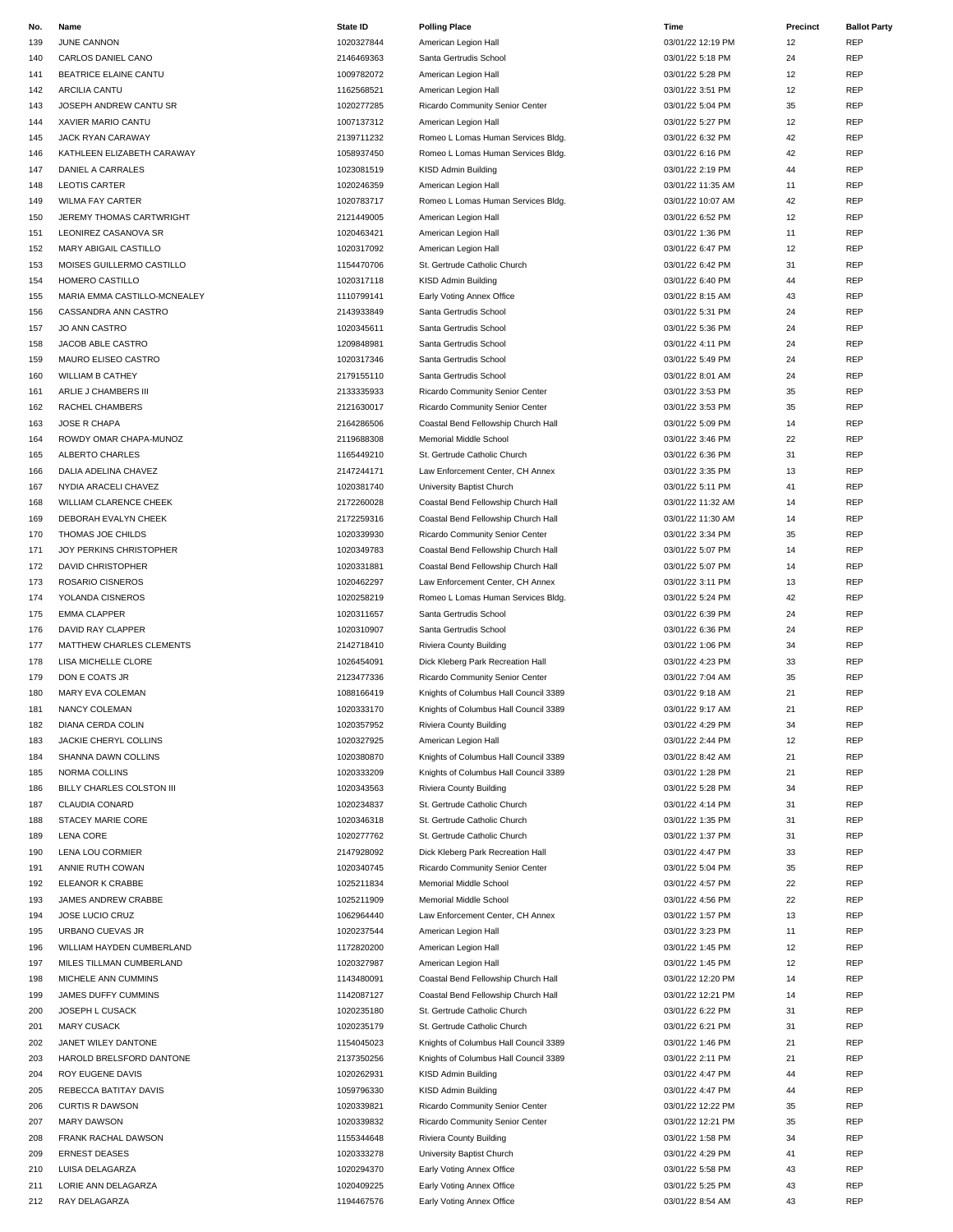| No. | Name                               | <b>State ID</b> | <b>Polling Place</b>                  | Time              | Precinct | <b>Ballot Party</b> |
|-----|------------------------------------|-----------------|---------------------------------------|-------------------|----------|---------------------|
| 213 | ROGELIO ROY DELAGARZA              | 1020399072      | Early Voting Annex Office             | 03/01/22 6:05 PM  | 43       | REP                 |
| 214 | REBECCA DELAGARZA                  | 1020463926      | American Legion Hall                  | 03/01/22 10:07 AM | 12       | REP                 |
| 215 | LUCINDA GARCIA DELAPAZ             | 1020339396      | Ricardo Community Senior Center       | 03/01/22 10:19 AM | 35       | REP                 |
| 216 | RICARDO DELAPAZ                    | 1020339401      | Ricardo Community Senior Center       | 03/01/22 8:39 AM  | 35       | <b>REP</b>          |
|     |                                    |                 |                                       |                   |          |                     |
| 217 | MELISSA ANN DELAROSA               | 1160710555      | Riviera County Building               | 03/01/22 4:50 PM  | 34       | REP                 |
| 218 | NORMAN NEIL DELAROSA               | 1149227046      | Riviera County Building               | 03/01/22 4:43 PM  | 34       | REP                 |
| 219 | PENNY MAY DELAROSA                 | 1020351491      | Dick Kleberg Park Recreation Hall     | 03/01/22 2:27 PM  | 33       | <b>REP</b>          |
| 220 | JUAN GENARO DELAROSA JR            | 1020351489      | Dick Kleberg Park Recreation Hall     | 03/01/22 3:07 PM  | 33       | REP                 |
| 221 | <b>GUMECINDO DELAROSA</b>          | 1042362457      | Riviera County Building               | 03/01/22 4:50 PM  | 34       | REP                 |
| 222 | ORLANDO RENE DELBOSQUE             | 1170477596      | Riviera County Building               | 03/01/22 6:12 PM  | 34       | REP                 |
| 223 | <b>GENARO HENRY DELEON</b>         | 1020377499      | Dick Kleberg Park Recreation Hall     | 03/01/22 5:02 PM  | 33       | REP                 |
| 224 | MARIO ALANIZ DELGADO               | 1020302931      | Knights of Columbus Hall Council 3389 | 03/01/22 2:16 PM  | 21       | REP                 |
| 225 | JUAN LUNA DELGADO JR               | 1020360888      | Knights of Columbus Hall Council 3389 | 03/01/22 6:40 PM  | 21       | REP                 |
| 226 | LOURDES DELGADO                    | 1020360890      | Knights of Columbus Hall Council 3389 | 03/01/22 6:40 PM  | 21       | <b>REP</b>          |
|     |                                    |                 |                                       |                   |          |                     |
| 227 | JOSEPHINE HILAY DELGAUDIO          | 1022624914      | Riviera County Building               | 03/01/22 6:00 PM  | 34       | REP                 |
| 228 | RICHARD LAWRENCE DELGAUDIO         | 1020337310      | Riviera County Building               | 03/01/22 12:22 PM | 34       | REP                 |
| 229 | <b>GABRIELA DELOSSANTOS</b>        | 1020316124      | Santa Gertrudis School                | 03/01/22 11:17 AM | 24       | <b>REP</b>          |
| 230 | SABRA JUNE DELP                    | 1021012531      | University Baptist Church             | 03/01/22 9:03 AM  | 41       | REP                 |
| 231 | <b>LARRY MARVIN DELP</b>           | 1021012475      | University Baptist Church             | 03/01/22 9:02 AM  | 41       | REP                 |
| 232 | AMY DANIELLE DEROUEN               | 1023234534      | KISD Admin Building                   | 03/01/22 6:29 PM  | 44       | REP                 |
| 233 | JOHN ANTON DIETZ                   | 1020324089      | Riviera County Building               | 03/01/22 2:09 PM  | 34       | REP                 |
| 234 | <b>BARBARA DIETZ</b>               | 1020324070      | Riviera County Building               | 03/01/22 2:07 PM  | 34       | REP                 |
| 235 | RAYMOND SCOTT DODDS                | 1020328072      | American Legion Hall                  | 03/01/22 11:14 AM | 12       | REP                 |
| 236 | CAROL J DONAHO                     | 1020341812      | Riviera County Building               | 03/01/22 3:27 PM  | 34       | <b>REP</b>          |
|     |                                    |                 |                                       |                   | 21       | <b>REP</b>          |
| 237 | WILLIAM ARTHUR DONNELL             | 1020371430      | Knights of Columbus Hall Council 3389 | 03/01/22 2:09 PM  |          |                     |
| 238 | DAKOTA WILLIAM DORMAN              | 2136534343      | Riviera County Building               | 03/01/22 5:23 PM  | 34       | REP                 |
| 239 | <b>MARICRUZ DOUD</b>               | 2188504800      | University Baptist Church             | 03/01/22 2:50 PM  | 41       | REP                 |
| 240 | RONALD LYNN DOUD                   | 2185999349      | University Baptist Church             | 03/01/22 2:48 PM  | 41       | REP                 |
| 241 | DOYLE WILLIAM DREYER               | 1020328093      | American Legion Hall                  | 03/01/22 2:40 PM  | 12       | REP                 |
| 242 | BARBARA RAY DREYER                 | 1020328086      | American Legion Hall                  | 03/01/22 2:39 PM  | 12       | REP                 |
| 243 | MICHELLE LEE DUFFY-QUINONES        | 1039277634      | American Legion Hall                  | 03/01/22 4:47 PM  | 11       | <b>REP</b>          |
| 244 | ANTHONY LESTER DUNCAN              | 1020289900      | Early Voting Annex Office             | 03/01/22 4:29 PM  | 43       | REP                 |
| 245 | ANA DUNCAN                         | 1020290125      | Early Voting Annex Office             | 03/01/22 4:30 PM  | 43       | REP                 |
| 246 | DESSIE FAYE DUNKIN                 | 2147655903      | University Baptist Church             | 03/01/22 6:09 PM  | 41       | <b>REP</b>          |
|     |                                    |                 |                                       |                   |          |                     |
| 247 | DARIN ART DUNKIN                   | 2147712995      | University Baptist Church             | 03/01/22 5:42 PM  | 41       | REP                 |
| 248 | <b>KEVIN JOEL EAVES</b>            | 2179270812      | Coastal Bend Fellowship Church Hall   | 03/01/22 5:04 PM  | 14       | REP                 |
| 249 | <b>GREGORY FRANKLIN EISENHAUER</b> | 1057822371      | American Legion Hall                  | 03/01/22 5:13 PM  | 12       | <b>REP</b>          |
| 250 | CHARLES CLARK ELLIS                | 2159114531      | Knights of Columbus Hall Council 3389 | 03/01/22 12:17 PM | 21       | REP                 |
| 251 | JANET RAE ELMER                    | 2179702681      | Riviera County Building               | 03/01/22 1:57 PM  | 34       | REP                 |
| 252 | RYAN RUSSELL EMERY                 | 1175370553      | Knights of Columbus Hall Council 3389 | 03/01/22 11:25 AM | 21       | REP                 |
| 253 | <b>KELLY JO EMMONS</b>             | 2000433761      | Riviera County Building               | 03/01/22 5:03 PM  | 34       | REP                 |
| 254 | CHERIE M EMMONS                    | 1020416578      | Riviera County Building               | 03/01/22 5:05 PM  | 34       | REP                 |
| 255 | RAQUEL ESCOBEDO                    | 1007270462      | Ricardo Community Senior Center       | 03/01/22 5:01 PM  | 35       | REP                 |
| 256 | <b>ILAN XAVIER ESCOBEDO</b>        | 2180244172      | Ricardo Community Senior Center       | 03/01/22 5:01 PM  | 35       | REP                 |
| 257 | <b>GILBERT L ESPINOZA</b>          | 1020263916      | Romeo L Lomas Human Services Bldg.    | 03/01/22 6:06 PM  | 42       | <b>REP</b>          |
|     |                                    |                 |                                       |                   |          |                     |
| 258 | CHARLOTTE ESQUIVEL ESPINOZA        | 1028752963      | Romeo L Lomas Human Services Bldg.    | 03/01/22 6:04 PM  | 42       | <b>REP</b>          |
| 259 | CHRISTINA CROUSE ESQUIVEL          | 1212951383      | Law Enforcement Center, CH Annex      | 03/01/22 4:59 PM  | 13       | REP                 |
| 260 | HERIBERTO ESQUIVEL                 | 1020259629      | University Baptist Church             | 03/01/22 3:25 PM  | 41       | REP                 |
| 261 | FILEMON ESQUIVEL JR                | 1020268852      | Law Enforcement Center, CH Annex      | 03/01/22 4:59 PM  | 13       | REP                 |
| 262 | CARLOS DURAN ESTRADA               | 1020397954      | Knights of Columbus Hall Council 3389 | 03/01/22 2:51 PM  | 21       | REP                 |
| 263 | ELIDA JAQUEZ ESTRADA               | 1020397965      | Knights of Columbus Hall Council 3389 | 03/01/22 2:50 PM  | 21       | REP                 |
| 264 | RICHARD EDWARD EVERETT             | 1039055365      | Riviera County Building               | 03/01/22 2:10 PM  | 34       | REP                 |
| 265 | MICHAEL RAY EWERS                  | 1020373433      | American Legion Hall                  | 03/01/22 2:05 PM  | 12       | REP                 |
| 266 | <b>STACY LYNN EWERS</b>            | 1020388878      | American Legion Hall                  | 03/01/22 2:05 PM  | 12       | <b>REP</b>          |
| 267 | CAROL LYNN EXUM                    | 1020312243      | Knights of Columbus Hall Council 3389 | 03/01/22 5:28 PM  | 21       | REP                 |
| 268 | CYNTHIA ANN FALCON                 | 2164565648      | Law Enforcement Center, CH Annex      | 03/01/22 11:04 AM | 13       | REP                 |
|     |                                    |                 |                                       |                   |          |                     |
| 269 | MARCIA SUZANNE FALTYNSKI           | 1020309650      | Memorial Middle School                | 03/01/22 6:20 PM  | 22       | REP                 |
| 270 | SCOTT GERARD FALTYNSKI             | 1020309666      | Memorial Middle School                | 03/01/22 6:20 PM  | 22       | REP                 |
| 271 | EVANGELINA FARAGOZA                | 1020259104      | Romeo L Lomas Human Services Bldg.    | 03/01/22 4:17 PM  | 42       | REP                 |
| 272 | ROGELIO FARAGOZA                   | 1020259094      | Romeo L Lomas Human Services Bldg.    | 03/01/22 9:58 AM  | 42       | REP                 |
| 273 | <b>GEORGE ANTHONY FAREK</b>        | 1020335021      | American Legion Hall                  | 03/01/22 7:22 AM  | 11       | <b>REP</b>          |
| 274 | KEITH JOSEPH FAREK                 | 1020320737      | Douglass Youth Center                 | 03/01/22 5:49 PM  | 32       | REP                 |
| 275 | JEFFERY MICHAEL FARRIS             | 1071305755      | Early Voting Annex Office             | 03/01/22 6:32 PM  | 43       | REP                 |
| 276 | SCHRYL FEHRENBACHER                | 1020295005      | Douglass Youth Center                 | 03/01/22 1:18 PM  | 32       | <b>REP</b>          |
| 277 | KEVIN DEAN FEHRENBACHER            | 1020296757      | Ricardo Community Senior Center       | 03/01/22 7:22 AM  | 35       | REP                 |
| 278 | CATHY GOMEZ FERRER                 | 1020249641      | Coastal Bend Fellowship Church Hall   | 03/01/22 7:03 AM  | 14       | REP                 |
|     |                                    |                 |                                       |                   |          | REP                 |
| 279 | <b>ERNEST EDWIN FILLA</b>          | 1020333348      | Knights of Columbus Hall Council 3389 | 03/01/22 12:00 PM | 21       |                     |
| 280 | SANDRA LEE FISCHER                 | 1166143139      | American Legion Hall                  | 03/01/22 12:17 PM | 12       | REP                 |
| 281 | JAMES HAROLD FISCHER               | 1020331586      | American Legion Hall                  | 03/01/22 10:10 AM | 12       | REP                 |
| 282 | <b>GREGORY THOMAS FLORENCE</b>     | 1020310026      | University Baptist Church             | 03/01/22 5:55 PM  | 41       | REP                 |
| 283 | STACEY LYN FLORENCE                | 1020310687      | University Baptist Church             | 03/01/22 11:25 AM | 41       | <b>REP</b>          |
| 284 | ANDRES FLORES                      | 1020273885      | St. Gertrude Catholic Church          | 03/01/22 6:07 PM  | 31       | REP                 |
| 285 | <b>CYNTHIA FLORES</b>              | 1020338742      | American Legion Hall                  | 03/01/22 10:01 AM | 12       | REP                 |
| 286 | JOE DAVID FLORES                   | 1020345735      | American Legion Hall                  | 03/01/22 12:33 PM | 12       | <b>REP</b>          |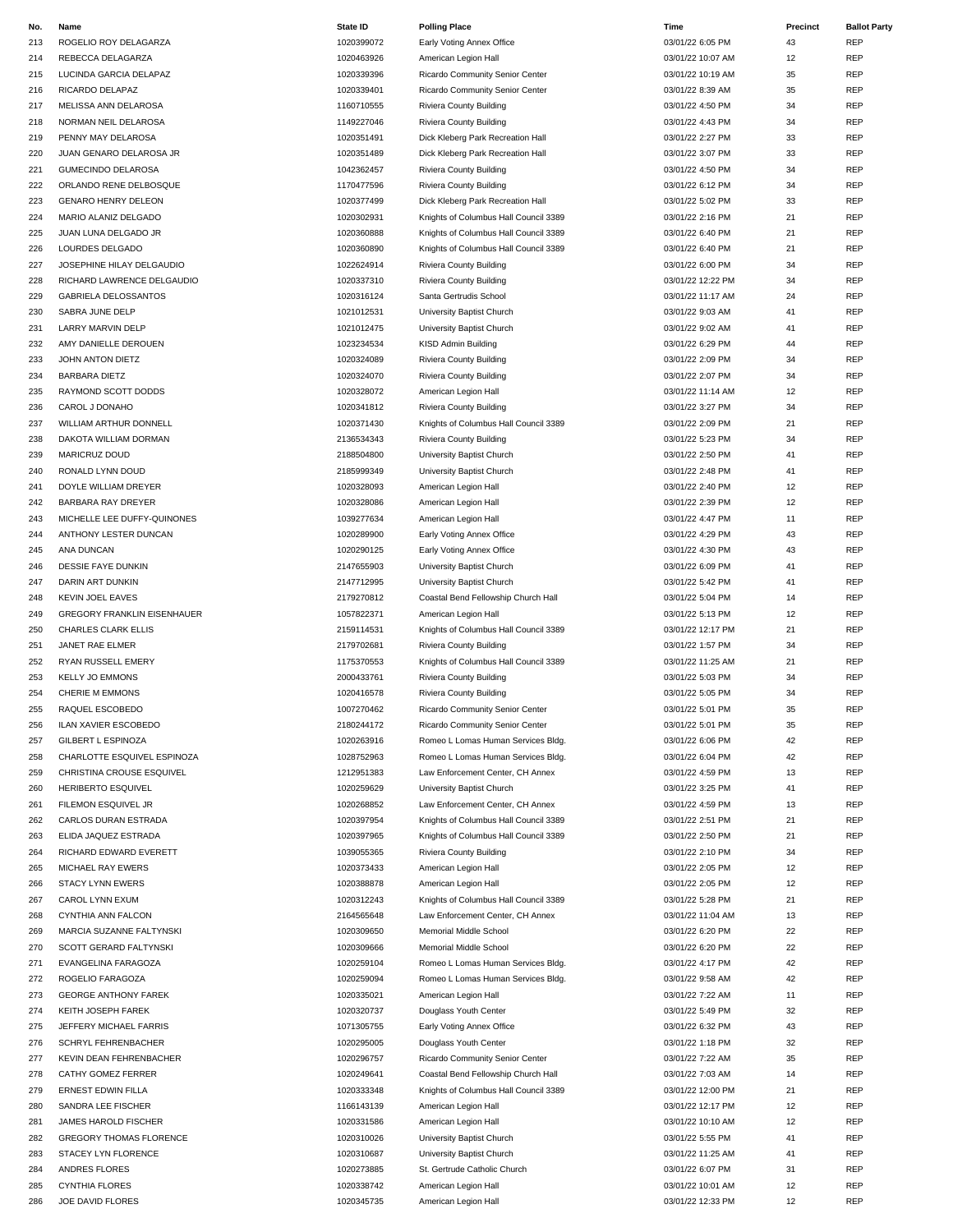| No. | Name                        | <b>State ID</b> | <b>Polling Place</b>                  | Time              | Precinct | <b>Ballot Party</b> |
|-----|-----------------------------|-----------------|---------------------------------------|-------------------|----------|---------------------|
| 287 | LEAH MILAN FLORES           | 2176525181      | St. Gertrude Catholic Church          | 03/01/22 6:07 PM  | 31       | REP                 |
| 288 | YVONNE FLORES               | 1020273892      | St. Gertrude Catholic Church          | 03/01/22 6:07 PM  | 31       | <b>REP</b>          |
| 289 | CHARLES PIERCE FORD         | 1013405367      | Knights of Columbus Hall Council 3389 | 03/01/22 9:03 AM  | 21       | REP                 |
|     |                             |                 |                                       |                   |          |                     |
| 290 | <b>KELLY M FOSTER</b>       | 1172503877      | Santa Gertrudis School                | 03/01/22 10:12 AM | 24       | <b>REP</b>          |
| 291 | BRENDA LEE FOX-GARCIA       | 1212976025      | Early Voting Annex Office             | 03/01/22 8:43 AM  | 43       | REP                 |
| 292 | <b>DEBRA FRANKLIN</b>       | 1020316013      | Santa Gertrudis School                | 03/01/22 7:56 AM  | 24       | REP                 |
| 293 | CAROLYN RUTH FRANKLIN       | 1020298069      | American Legion Hall                  | 03/01/22 12:59 PM | 12       | <b>REP</b>          |
| 294 | CHARLYN FREEMAN             | 1172121130      | University Baptist Church             | 03/01/22 12:09 PM | 41       | REP                 |
| 295 | CATELYN DIANE FRITZ         | 1021894970      | Dick Kleberg Park Recreation Hall     | 03/01/22 4:55 PM  | 33       | REP                 |
| 296 | STEVEN L FRYE               | 1022190367      | St. Gertrude Catholic Church          | 03/01/22 10:05 AM | 31       | <b>REP</b>          |
|     |                             |                 |                                       |                   |          |                     |
| 297 | LUIS FUENTES                | 1020333444      | Knights of Columbus Hall Council 3389 | 03/01/22 5:25 PM  | 21       | REP                 |
| 298 | OLIVIA GARCIA FUENTES       | 1020333459      | Knights of Columbus Hall Council 3389 | 03/01/22 5:23 PM  | 21       | REP                 |
| 299 | DWAYNE PHILLIP GAERTNER     | 1209593930      | Ricardo Community Senior Center       | 03/01/22 11:51 AM | 35       | <b>REP</b>          |
| 300 | SONIA DELACRUZ GALVAN       | 1020398287      | Ricardo Community Senior Center       | 03/01/22 6:38 PM  | 35       | REP                 |
| 301 | ALEXANDER CORDERO GARCIA    | 1020250222      | Coastal Bend Fellowship Church Hall   | 03/01/22 11:46 AM | 14       | REP                 |
| 302 | EDWARD GARCIA               | 1020247905      | American Legion Hall                  | 03/01/22 9:07 AM  | 11       | REP                 |
|     |                             |                 |                                       |                   |          |                     |
| 303 | ALEXIA KARELI GARCIA        | 2152616800      | Knights of Columbus Hall Council 3389 | 03/01/22 4:08 PM  | 21       | <b>REP</b>          |
| 304 | <b>ESMERALDA GARCIA</b>     | 2144018055      | Douglass Youth Center                 | 03/01/22 6:44 PM  | 32       | REP                 |
| 305 | HERMELINDA PEREZ GARCIA     | 1020246858      | Memorial Middle School                | 03/01/22 1:26 PM  | 22       | REP                 |
| 306 | <b>LETICIA GARCIA</b>       | 1020301918      | University Baptist Church             | 03/01/22 5:38 PM  | 41       | <b>REP</b>          |
| 307 | SOFIA RENEE GARCIA          | 1166866616      | Memorial Middle School                | 03/01/22 5:04 PM  | 22       | REP                 |
|     |                             | 1020376749      |                                       | 03/01/22 3:44 PM  |          | REP                 |
| 308 | <b>JENNIFER ERIN GARCIA</b> |                 | American Legion Hall                  |                   | 12       |                     |
| 309 | ANNA LISA GARCIA            | 1020322419      | American Legion Hall                  | 03/01/22 6:07 PM  | 11       | REP                 |
| 310 | <b>JUAN H GARCIA JR</b>     | 1020371513      | American Legion Hall                  | 03/01/22 3:43 PM  | 12       | <b>REP</b>          |
| 311 | <b>JESSIE GARCIA</b>        | 1020302571      | University Baptist Church             | 03/01/22 2:16 PM  | 41       | REP                 |
| 312 | JOSE HOMERO GARCIA          | 1020246005      | Coastal Bend Fellowship Church Hall   | 03/01/22 2:21 PM  | 14       | REP                 |
| 313 | JOSE ENRIQUE GARCIA         | 2143862910      | Romeo L Lomas Human Services Bldg.    | 03/01/22 2:41 PM  | 42       | <b>REP</b>          |
|     |                             |                 |                                       |                   |          |                     |
| 314 | <b>RUBEN GARCIA</b>         | 1185923675      | Early Voting Annex Office             | 03/01/22 11:49 AM | 43       | REP                 |
| 315 | ROSEMARIE SALINAS GARCIA    | 1038293682      | Early Voting Annex Office             | 03/01/22 5:27 PM  | 43       | REP                 |
| 316 | DANIEL DOMINGO GARZA        | 1060241983      | Coastal Bend Fellowship Church Hall   | 03/01/22 2:27 PM  | 14       | <b>REP</b>          |
| 317 | RICARDO GARZA               | 1020236802      | American Legion Hall                  | 03/01/22 1:28 PM  | 12       | REP                 |
| 318 | JOSE HUMBERTO GARZA         | 2126599523      | University Baptist Church             | 03/01/22 4:11 PM  | 41       | REP                 |
| 319 | ELIZABETH ANN GARZA         | 1020367727      | Knights of Columbus Hall Council 3389 | 03/01/22 7:45 AM  | 21       | <b>REP</b>          |
|     |                             |                 |                                       |                   |          |                     |
| 320 | <b>DANIEL GARZA</b>         | 1113236757      | Riviera County Building               | 03/01/22 3:49 PM  | 34       | REP                 |
| 321 | MIGUEL ANDRES GARZA         | 1020352763      | American Legion Hall                  | 03/01/22 2:01 PM  | 12       | REP                 |
| 322 | <b>DAVID GARZA</b>          | 1020360701      | University Baptist Church             | 03/01/22 6:05 PM  | 41       | REP                 |
| 323 | ABEL GARZA                  | 1020274092      | American Legion Hall                  | 03/01/22 5:02 PM  | 12       | <b>REP</b>          |
| 324 | DEZIREE NICOLE GARZA        | 2141519119      | University Baptist Church             | 03/01/22 6:46 PM  | 41       | REP                 |
| 325 | MARIA A GARZA               | 2133615531      | Riviera County Building               | 03/01/22 3:40 PM  | 34       | REP                 |
|     |                             |                 |                                       |                   |          |                     |
| 326 | <b>BEATRICE GARZA</b>       | 1020304486      | University Baptist Church             | 03/01/22 3:57 PM  | 41       | <b>REP</b>          |
| 327 | <b>LOIS DIANE GARZA</b>     | 1020236792      | American Legion Hall                  | 03/01/22 1:30 PM  | 12       | REP                 |
| 328 | DEANNA ABITUA GARZA         | 1020394735      | Early Voting Annex Office             | 03/01/22 2:15 PM  | 43       | REP                 |
| 329 | VERONICA LOPEZ GARZA        | 1020353543      | Knights of Columbus Hall Council 3389 | 03/01/22 5:15 PM  | 21       | REP                 |
| 330 | SARA CARMELA GARZA          | 1020393351      | St. Gertrude Catholic Church          | 03/01/22 4:08 PM  | 31       | REP                 |
| 331 | MARCUS ALLEN GARZA          | 2142792531      | Ricardo Community Senior Center       | 03/01/22 7:43 AM  | 35       | <b>REP</b>          |
|     |                             |                 |                                       |                   |          |                     |
| 332 | OVIDIO N GARZA              | 1115537806      | Riviera County Building               | 03/01/22 10:53 AM | 34       | REP                 |
| 333 | VICTORIA GARZA              | 1020333590      | Knights of Columbus Hall Council 3389 | 03/01/22 1:02 PM  | 21       | <b>REP</b>          |
| 334 | <b>BELINDA GARZA</b>        | 1175453368      | American Legion Hall                  | 03/01/22 3:10 PM  | 12       | REP                 |
| 335 | ABEL P GARZA                | 1020333557      | Knights of Columbus Hall Council 3389 | 03/01/22 9:19 AM  | 21       | REP                 |
| 336 | <b>MARK IRVIN GATTIS</b>    | 1020294287      | Memorial Middle School                | 03/01/22 8:42 AM  | 23       | <b>REP</b>          |
| 337 | CAROL JEAN GERYK            | 1020267870      | American Legion Hall                  | 03/01/22 5:16 PM  | 12       | REP                 |
|     |                             |                 |                                       |                   |          |                     |
| 338 | JAMES LYNN GERYK            | 1020271217      | American Legion Hall                  | 03/01/22 5:15 PM  | 12       | REP                 |
| 339 | LORAINE ISABEL GODFREY      | 1143994130      | American Legion Hall                  | 03/01/22 5:22 PM  | 12       | <b>REP</b>          |
| 340 | FRANKLIN MILNE GOFF JR      | 1020258532      | American Legion Hall                  | 03/01/22 1:38 PM  | 11       | REP                 |
| 341 | AMELIA ROSE GOFF            | 1020258521      | American Legion Hall                  | 03/01/22 6:40 PM  | 11       | REP                 |
| 342 | KATHLEEN ANN GOFF           | 1175386093      | American Legion Hall                  | 03/01/22 6:21 PM  | 11       | REP                 |
| 343 | <b>GERMAN GOMEZ</b>         | 2128348891      | American Legion Hall                  | 03/01/22 4:43 PM  | 12       | REP                 |
|     |                             |                 |                                       |                   |          |                     |
| 344 | FEDERICO GOMEZ              | 1020326266      | Law Enforcement Center, CH Annex      | 03/01/22 4:52 PM  | 13       | REP                 |
| 345 | MARIA ELENA GOMEZ           | 1031452717      | Dick Kleberg Park Recreation Hall     | 03/01/22 5:31 PM  | 33       | REP                 |
| 346 | ABRAHAM GOMEZ               | 1038449147      | Dick Kleberg Park Recreation Hall     | 03/01/22 5:55 PM  | 33       | REP                 |
| 347 | JACQUELINE GOMEZ            | 1020250924      | Law Enforcement Center, CH Annex      | 03/01/22 4:53 PM  | 13       | REP                 |
| 348 | NORMA RAMOS GONZALES        | 1020243330      | American Legion Hall                  | 03/01/22 12:34 PM | 12       | REP                 |
| 349 | VENTURA GONZALEZ III        | 1020270698      | Coastal Bend Fellowship Church Hall   | 03/01/22 4:23 PM  | 14       | REP                 |
|     |                             |                 |                                       |                   |          |                     |
| 350 | JANNETTE GONZALEZ           | 1215177125      | American Legion Hall                  | 03/01/22 4:08 PM  | 11       | REP                 |
| 351 | CHRISTINA MARIE GONZALEZ    | 1040440678      | Ricardo Community Senior Center       | 03/01/22 5:09 PM  | 35       | REP                 |
| 352 | CLAIRE B GONZALEZ           | 1020346649      | Coastal Bend Fellowship Church Hall   | 03/01/22 4:28 PM  | 14       | REP                 |
| 353 | ROBERT JOHN GONZALEZ        | 1040440569      | Ricardo Community Senior Center       | 03/01/22 12:16 PM | 35       | <b>REP</b>          |
| 354 | DALVA DON GRANT             | 1021332709      | Memorial Middle School                | 03/01/22 11:07 AM | 22       | REP                 |
| 355 | BETTY DEAVER GRANT          | 1021332671      | Memorial Middle School                | 03/01/22 11:06 AM | 22       | REP                 |
|     |                             |                 |                                       |                   |          |                     |
| 356 | JOHN WILLIAM GREENE         | 1020356465      | St. Gertrude Catholic Church          | 03/01/22 4:33 PM  | 31       | <b>REP</b>          |
| 357 | JESSE JOE GRIMES IV         | 1211632391      | American Legion Hall                  | 03/01/22 5:56 PM  | 12       | REP                 |
| 358 | MARK WADE GROSSMAN          | 1020268139      | Knights of Columbus Hall Council 3389 | 03/01/22 5:12 PM  | 21       | REP                 |
| 359 | SHEILA ANNETTE GROSSMAN     | 1020254961      | Knights of Columbus Hall Council 3389 | 03/01/22 5:11 PM  | 21       | REP                 |
| 360 | JOSE E GUERRA               | 1020281942      | Early Voting Annex Office             | 03/01/22 2:14 PM  | 43       | <b>REP</b>          |
|     |                             |                 |                                       |                   |          |                     |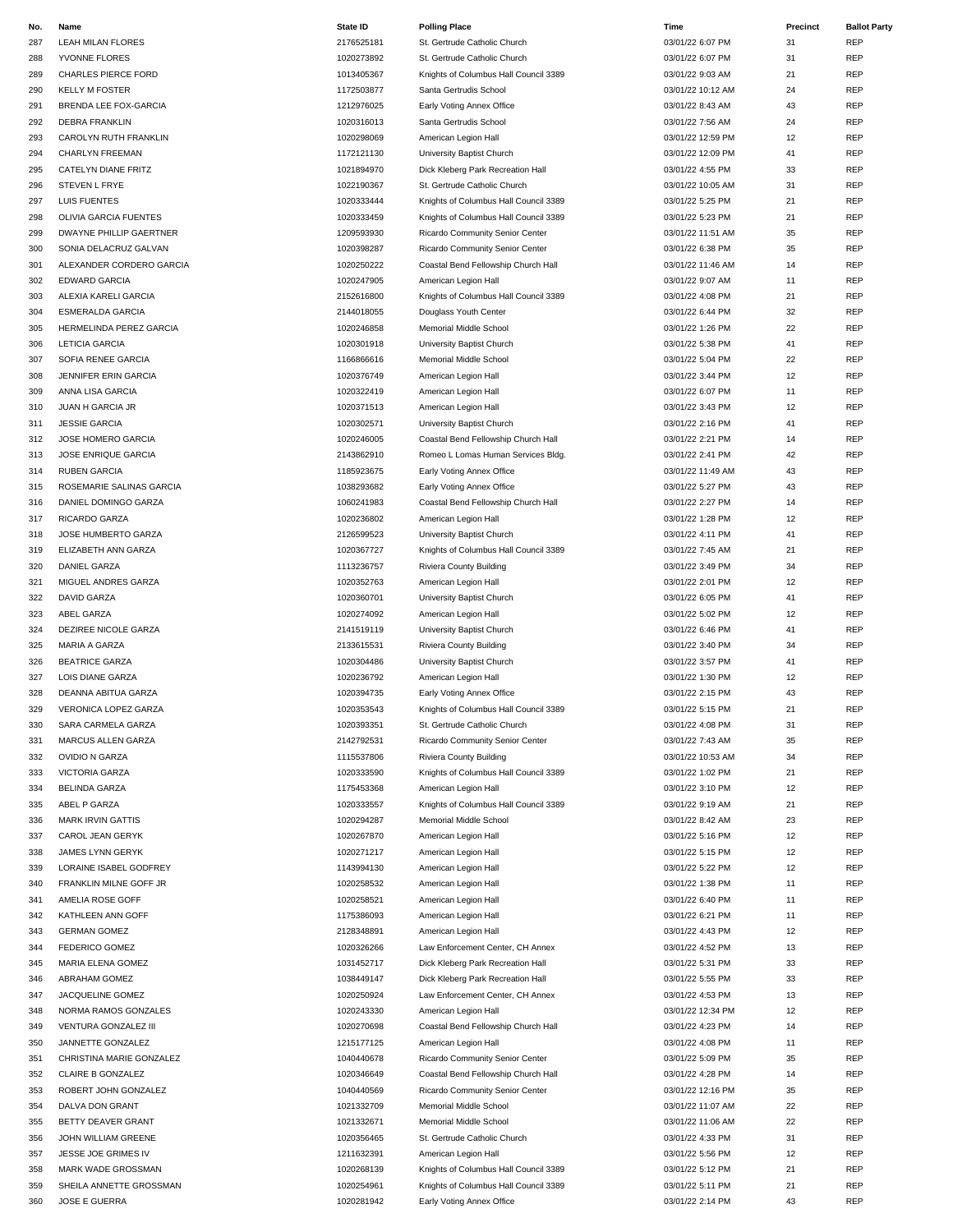| No. | Name                          | <b>State ID</b> | <b>Polling Place</b>                  | Time              | Precinct | <b>Ballot Party</b> |
|-----|-------------------------------|-----------------|---------------------------------------|-------------------|----------|---------------------|
| 361 | JOHNNY GUERRA                 | 1003361884      | American Legion Hall                  | 03/01/22 1:58 PM  | 11       | REP                 |
| 362 | JULIA RANGEL GUIDO            | 1020237299      | American Legion Hall                  | 03/01/22 4:50 PM  | 12       | REP                 |
| 363 | MICHAEL THOMAS HACK           | 1020406073      | Santa Gertrudis School                | 03/01/22 12:59 PM | 24       | <b>REP</b>          |
|     |                               |                 |                                       |                   |          |                     |
| 364 | JASON ANTHONY HAGGERTON       | 2158226234      | St. Gertrude Catholic Church          | 03/01/22 3:16 PM  | 31       | <b>REP</b>          |
| 365 | <b>CYNTHIA HAJEK</b>          | 1020336647      | Knights of Columbus Hall Council 3389 | 03/01/22 3:27 PM  | 21       | REP                 |
| 366 | KENNETH JAMES HAJEK           | 1020336634      | Knights of Columbus Hall Council 3389 | 03/01/22 3:36 PM  | 21       | <b>REP</b>          |
| 367 | JOHN RAYMOND HALL             | 1020367762      | American Legion Hall                  | 03/01/22 1:31 PM  | 12       | REP                 |
| 368 | MICHELLE M HALL               | 1020310982      | American Legion Hall                  | 03/01/22 1:31 PM  | 12       | REP                 |
| 369 | HOWARD HAL HAM                | 1020242200      | Coastal Bend Fellowship Church Hall   | 03/01/22 1:40 PM  | 14       | <b>REP</b>          |
| 370 | <b>LINDA JEAN HAMILTON</b>    | 1187094130      | Riviera County Building               | 03/01/22 6:32 PM  | 34       | <b>REP</b>          |
|     |                               |                 |                                       |                   |          |                     |
| 371 | JOSEPH ALLAN HAMILTON         | 1145420833      | Riviera County Building               | 03/01/22 6:20 PM  | 34       | REP                 |
| 372 | THOMAS KERMIT HAMILTON        | 1020352065      | American Legion Hall                  | 03/01/22 10:40 AM | 12       | <b>REP</b>          |
| 373 | <b>GEORGIA HAMILTON</b>       | 1020352054      | American Legion Hall                  | 03/01/22 10:40 AM | 12       | <b>REP</b>          |
| 374 | <b>SCOTT DAVIS HAMILTON</b>   | 1034042158      | Dick Kleberg Park Recreation Hall     | 03/01/22 1:04 PM  | 33       | REP                 |
| 375 | KIM E HAMM                    | 1092205627      | Dick Kleberg Park Recreation Hall     | 03/01/22 9:09 AM  | 33       | REP                 |
|     |                               |                 |                                       |                   |          |                     |
| 376 | RHONDA LEE HANCE              | 2146337461      | Knights of Columbus Hall Council 3389 | 03/01/22 9:02 AM  | 21       | <b>REP</b>          |
| 377 | PATRICK JOHN HANNON           | 1151505385      | Memorial Middle School                | 03/01/22 6:26 PM  | 22       | REP                 |
| 378 | LESLIE HOMER HARRIS           | 1020339809      | Ricardo Community Senior Center       | 03/01/22 5:19 PM  | 35       | REP                 |
| 379 | CLIFFORD WAYNE HASKETT        | 1020564753      | Riviera County Building               | 03/01/22 2:52 PM  | 34       | <b>REP</b>          |
| 380 | <b>CLINTON G HAYES</b>        | 1191288708      | KISD Admin Building                   | 03/01/22 5:10 PM  | 44       | REP                 |
| 381 | PAT HAYES                     | 1020327081      | University Baptist Church             | 03/01/22 4:59 PM  | 41       | REP                 |
|     |                               |                 |                                       |                   |          |                     |
| 382 | <b>CHRISTINE MARIE HENSKE</b> | 1022466886      | Ricardo Community Senior Center       | 03/01/22 2:55 PM  | 35       | REP                 |
| 383 | ALLISON MARIE HENSKE          | 2000321629      | Ricardo Community Senior Center       | 03/01/22 5:25 PM  | 35       | <b>REP</b>          |
| 384 | <b>KEVIN M HENSKE</b>         | 1009558609      | Ricardo Community Senior Center       | 03/01/22 2:55 PM  | 35       | REP                 |
| 385 | JOEL HERNANDEZ                | 1020249377      | Coastal Bend Fellowship Church Hall   | 03/01/22 7:08 AM  | 14       | REP                 |
| 386 | <b>GARY HERNANDEZ</b>         | 2161293791      | Ricardo Community Senior Center       | 03/01/22 11:20 AM | 35       | <b>REP</b>          |
|     |                               |                 |                                       |                   |          |                     |
| 387 | ANNA CARRILLO HERNANDEZ       | 1020303336      | University Baptist Church             | 03/01/22 12:45 PM | 41       | REP                 |
| 388 | REYNA HERNANDEZ               | 1134624356      | Riviera County Building               | 03/01/22 5:09 PM  | 34       | REP                 |
| 389 | TRISTIN BLAIR HIBLER          | 2003203296      | Ricardo Community Senior Center       | 03/01/22 6:50 PM  | 35       | REP                 |
| 390 | ALLEN TEMPLE HIBLER           | 1204733231      | Ricardo Community Senior Center       | 03/01/22 6:50 PM  | 35       | <b>REP</b>          |
| 391 | <b>BROOKE BROWNING HICKEY</b> | 1191173537      | Coastal Bend Fellowship Church Hall   | 03/01/22 6:00 PM  | 14       | REP                 |
|     |                               |                 |                                       |                   |          |                     |
| 392 | JULIE LAVERNE HICKMAN         | 1020377315      | Early Voting Annex Office             | 03/01/22 12:49 PM | 43       | REP                 |
| 393 | STEVEN ERIC HINOJOSA          | 1020248075      | Dick Kleberg Park Recreation Hall     | 03/01/22 3:11 PM  | 33       | <b>REP</b>          |
| 394 | CRISTELIA ZARATE HINOJOSA     | 1146707336      | American Legion Hall                  | 03/01/22 3:44 PM  | 12       | <b>REP</b>          |
| 395 | JOE DAVID HINOJOSA            | 1020383259      | American Legion Hall                  | 03/01/22 3:45 PM  | 12       | REP                 |
| 396 | DWIGHT EVERETT HOLDEN SR      | 1012465285      | Ricardo Community Senior Center       | 03/01/22 1:59 PM  | 35       | REP                 |
|     |                               |                 |                                       |                   |          |                     |
| 397 | MARVIN ROYCE HOLDEN           | 1023636173      | Ricardo Community Senior Center       | 03/01/22 12:59 PM | 35       | REP                 |
| 398 | <b>GLORIA K HOLLY</b>         | 1158684005      | St. Gertrude Catholic Church          | 03/01/22 12:37 PM | 31       | REP                 |
| 399 | MARVIN HARRY HOOSIER          | 1020248788      | Coastal Bend Fellowship Church Hall   | 03/01/22 4:48 PM  | 14       | REP                 |
| 400 | ROSA DEANDA HOOSIER           | 1020370648      | Coastal Bend Fellowship Church Hall   | 03/01/22 4:48 PM  | 14       | <b>REP</b>          |
| 401 | THOMAS ARCHIE HOUSTON         | 1018769506      | Santa Gertrudis School                | 03/01/22 6:05 PM  | 24       | REP                 |
| 402 | KATHLEEN FLEMING HOUSTON      | 1020353486      | Riviera County Building               | 03/01/22 10:26 AM | 34       | <b>REP</b>          |
|     |                               |                 |                                       |                   |          |                     |
| 403 | HANNAH JOY HOWARD             | 2157750931      | Knights of Columbus Hall Council 3389 | 03/01/22 3:34 PM  | 21       | <b>REP</b>          |
| 404 | PHILLIP BRENT HOWARD          | 2166071329      | Knights of Columbus Hall Council 3389 | 03/01/22 1:30 PM  | 21       | REP                 |
| 405 | RICHARD LEE HOWARD            | 1020272616      | Ricardo Community Senior Center       | 03/01/22 11:09 AM | 35       | REP                 |
| 406 | HOLLY RENEE HOWARD            | 2166071270      | Knights of Columbus Hall Council 3389 | 03/01/22 1:29 PM  | 21       | <b>REP</b>          |
| 407 | DEWEY MARTIN HUBERT           | 1020323453      | Riviera County Building               | 03/01/22 8:46 AM  | 34       | REP                 |
|     |                               |                 |                                       |                   |          |                     |
| 408 | BONITA WALLACE HUBERT         | 1020324129      | Riviera County Building               | 03/01/22 3:01 PM  | 34       | REP                 |
| 409 | ELIZABETH LEIGH HUBERT        | 1020411346      | American Legion Hall                  | 03/01/22 6:31 PM  | 12       | <b>REP</b>          |
| 410 | <b>JEAN G HUBERT</b>          | 1020272518      | Riviera County Building               | 03/01/22 4:20 PM  | 34       | <b>REP</b>          |
| 411 | CYNTHIA GAIL HUBERT           | 1020344098      | Riviera County Building               | 03/01/22 3:23 PM  | 34       | REP                 |
| 412 | JOHN THOMAS HUBERT            | 1020325396      | Riviera County Building               | 03/01/22 5:44 PM  | 34       | REP                 |
| 413 | AMY HAMILTON HUBERT           | 1020397070      | Riviera County Building               | 03/01/22 3:22 PM  | 34       | <b>REP</b>          |
|     |                               | 1020346838      | Coastal Bend Fellowship Church Hall   | 03/01/22 5:44 PM  | 14       | REP                 |
| 414 | SCOTT ALLEN HUDMAN            |                 |                                       |                   |          |                     |
| 415 | ANNETTE BREZINA HUFF          | 1020323051      | Riviera County Building               | 03/01/22 5:16 PM  | 34       | <b>REP</b>          |
| 416 | <b>JULISSA IBANEZ</b>         | 1020305664      | Knights of Columbus Hall Council 3389 | 03/01/22 6:11 PM  | 21       | REP                 |
| 417 | SAMUEL THOMAS ILSE            | 1011717244      | Knights of Columbus Hall Council 3389 | 03/01/22 8:20 AM  | 21       | REP                 |
| 418 | JACQUELINE M ILSE             | 1012429428      | Knights of Columbus Hall Council 3389 | 03/01/22 8:07 AM  | 21       | REP                 |
| 419 | JANA LEE IRBY                 | 1020324795      | American Legion Hall                  | 03/01/22 10:12 AM | 12       | REP                 |
|     |                               |                 |                                       |                   |          |                     |
| 420 | JALEN CHRISTOPHER JACKSON     | 2158568295      | Coastal Bend Fellowship Church Hall   | 03/01/22 12:29 PM | 14       | <b>REP</b>          |
| 421 | VICKIE LYNN JACOBSON          | 1020256225      | American Legion Hall                  | 03/01/22 10:46 AM | 11       | REP                 |
| 422 | LAURA ROSA JACQUEZ            | 2178662697      | American Legion Hall                  | 03/01/22 6:05 PM  | 12       | REP                 |
| 423 | LEWIS ARMANDO JAIMES          | 2170646438      | Knights of Columbus Hall Council 3389 | 03/01/22 4:39 PM  | 21       | REP                 |
| 424 | LUCIA SAENZ JARAMILLO         | 1073384806      | Ricardo Community Senior Center       | 03/01/22 4:25 PM  | 35       | REP                 |
|     |                               |                 |                                       |                   |          | REP                 |
| 425 | <b>GERARDO JARAMILLO</b>      | 1072657382      | Ricardo Community Senior Center       | 03/01/22 4:24 PM  | 35       |                     |
| 426 | SHEILA SLADE JEAN             | 1020335717      | Knights of Columbus Hall Council 3389 | 03/01/22 2:26 PM  | 21       | REP                 |
| 427 | CHUCK LAWRENCE JENNINGS       | 1020343688      | Ricardo Community Senior Center       | 03/01/22 6:46 PM  | 35       | REP                 |
| 428 | NANCY LEE JENNINGS            | 1020381928      | Ricardo Community Senior Center       | 03/01/22 5:19 PM  | 35       | REP                 |
| 429 | KATHRYN MARIE JEWELL          | 1020354097      | Knights of Columbus Hall Council 3389 | 03/01/22 12:03 PM | 21       | REP                 |
| 430 | MARIA ELENA JIMENEZ           | 1020369363      | Riviera County Building               | 03/01/22 5:50 PM  | 34       | <b>REP</b>          |
|     |                               |                 |                                       |                   |          |                     |
| 431 | SAMUEL FELIX JIMENEZ          | 1020385351      | Riviera County Building               | 03/01/22 5:54 PM  | 34       | REP                 |
| 432 | <b>TAMMY JOHNS</b>            | 1020295578      | KISD Admin Building                   | 03/01/22 5:46 PM  | 44       | REP                 |
| 433 | DARLA MARIE JOHNS             | 1020395677      | Coastal Bend Fellowship Church Hall   | 03/01/22 4:49 PM  | 14       | REP                 |
| 434 | MIKE S JOHNS                  | 1020295584      | KISD Admin Building                   | 03/01/22 5:47 PM  | 44       | REP                 |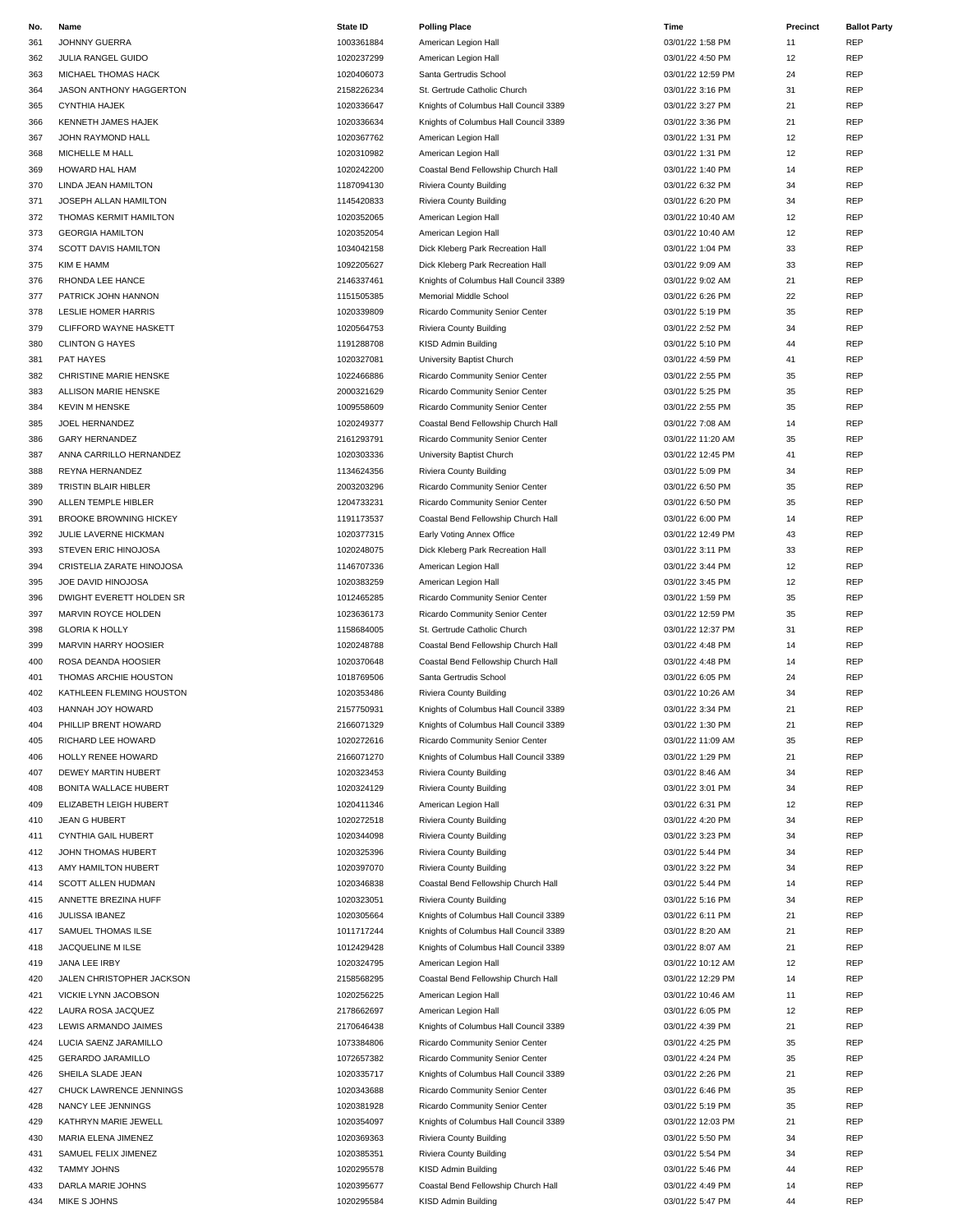| No. | Name                             | <b>State ID</b> | <b>Polling Place</b>                  | Time              | Precinct | <b>Ballot Party</b> |
|-----|----------------------------------|-----------------|---------------------------------------|-------------------|----------|---------------------|
| 435 | JOSE JOHNSON JR                  | 1021446796      | St. Gertrude Catholic Church          | 03/01/22 4:26 PM  | 31       | REP                 |
| 436 | SHAWN PARKS JOLLY                | 1016512978      | Ricardo Community Senior Center       | 03/01/22 7:23 AM  | 35       | REP                 |
| 437 | DAWN MARIE JOLLY                 | 1016886035      | Ricardo Community Senior Center       | 03/01/22 2:17 PM  | 35       | REP                 |
| 438 | HENRY JAMES JOLLY                | 2136540733      | Ricardo Community Senior Center       | 03/01/22 2:17 PM  | 35       | <b>REP</b>          |
|     |                                  |                 |                                       |                   |          |                     |
| 439 | JAMIE JONES                      | 1173491332      | American Legion Hall                  | 03/01/22 4:10 PM  | 12       | <b>REP</b>          |
| 440 | <b>BAILEY EIMILE KILLIAN</b>     | 2130446809      | St. Gertrude Catholic Church          | 03/01/22 6:08 PM  | 31       | <b>REP</b>          |
| 441 | KATHRYN SUE KIMBALL              | 1020315569      | Santa Gertrudis School                | 03/01/22 2:16 PM  | 24       | <b>REP</b>          |
| 442 | RODNEY LAWRENCE KIRK JR          | 1020339472      | Ricardo Community Senior Center       | 03/01/22 9:38 AM  | 35       | REP                 |
| 443 | <b>JAMES RICHARD KIRKPATRICK</b> | 1020333779      | Riviera County Building               | 03/01/22 2:06 PM  | 34       | REP                 |
| 444 | EDNA GARZA KIRKPATRICK           | 1020284275      | Early Voting Annex Office             | 03/01/22 12:20 PM | 43       | REP                 |
| 445 | RICHARD KIRKPATRICK              | 1020333780      | Early Voting Annex Office             | 03/01/22 12:20 PM | 43       | REP                 |
| 446 | ALICE FAYE KNOWLES               | 1211558806      | Riviera County Building               | 03/01/22 11:53 AM | 34       | REP                 |
| 447 | MARLYN PHILLIP KNOWLES           | 1211558810      | Riviera County Building               | 03/01/22 11:52 AM | 34       | REP                 |
| 448 | CHRISTIE LEE KNUDSEN             | 1020337824      | Ricardo Community Senior Center       | 03/01/22 4:34 PM  | 35       | REP                 |
|     |                                  |                 |                                       |                   |          |                     |
| 449 | STEPHEN JAMES KNUDSEN            | 1020337830      | Ricardo Community Senior Center       | 03/01/22 4:35 PM  | 35       | <b>REP</b>          |
| 450 | WESTON MITCHELL KOEHLER          | 2135440800      | Dick Kleberg Park Recreation Hall     | 03/01/22 12:03 PM | 33       | REP                 |
| 451 | BRITTANY VON RUFF KOEHLER        | 1202525442      | Dick Kleberg Park Recreation Hall     | 03/01/22 12:03 PM | 33       | <b>REP</b>          |
| 452 | LATOYA DENISE KOHOUT             | 2155245683      | Santa Gertrudis School                | 03/01/22 6:51 PM  | 24       | REP                 |
| 453 | <b>BRADLEY ALLEN KOHOUT</b>      | 2148965946      | Santa Gertrudis School                | 03/01/22 3:34 PM  | 24       | REP                 |
| 454 | <b>HAILEY MADISON KOPP</b>       | 2167082961      | Knights of Columbus Hall Council 3389 | 03/01/22 1:31 PM  | 21       | <b>REP</b>          |
| 455 | <b>JANE KRIEGEL</b>              | 1039271372      | St. Gertrude Catholic Church          | 03/01/22 12:51 PM | 31       | REP                 |
| 456 | THOMAS MICHAEL KRUEGER           | 1177144585      | American Legion Hall                  | 03/01/22 4:38 PM  | 12       | REP                 |
| 457 | DEBORAH LYNN KRUEGER             | 1178288332      | American Legion Hall                  | 03/01/22 4:37 PM  | 12       | REP                 |
| 458 | KENNETH ALEN KUHN                | 1020254263      | Law Enforcement Center, CH Annex      | 03/01/22 1:59 PM  | 13       | <b>REP</b>          |
| 459 | <b>FRANCES KUHN</b>              | 1020253470      | Law Enforcement Center, CH Annex      | 03/01/22 2:00 PM  | 13       | REP                 |
|     |                                  |                 |                                       |                   |          |                     |
| 460 | <b>LESLIE ROY KUIKEN</b>         | 2146107266      | Dick Kleberg Park Recreation Hall     | 03/01/22 1:24 PM  | 33       | REP                 |
| 461 | <b>LINDA MARIE KUIKEN</b>        | 2146107232      | Dick Kleberg Park Recreation Hall     | 03/01/22 1:24 PM  | 33       | REP                 |
| 462 | VANESSA ROSE KUVLESKY            | 1020233945      | Memorial Middle School                | 03/01/22 5:05 PM  | 22       | REP                 |
| 463 | LUIS G LANDEROS                  | 2176361535      | Knights of Columbus Hall Council 3389 | 03/01/22 4:32 PM  | 21       | <b>REP</b>          |
| 464 | ANNA LISA LANDOLL                | 1138458136      | Coastal Bend Fellowship Church Hall   | 03/01/22 12:25 PM | 14       | REP                 |
| 465 | ANTHONY JAMES LANDOLL            | 1125299897      | Coastal Bend Fellowship Church Hall   | 03/01/22 12:25 PM | 14       | REP                 |
| 466 | JOSEPH CHARLES LAPORTE           | 1031310850      | American Legion Hall                  | 03/01/22 1:27 PM  | 12       | <b>REP</b>          |
| 467 | <b>VALENTINE LARA</b>            | 1191103383      | Knights of Columbus Hall Council 3389 | 03/01/22 4:11 PM  | 21       | REP                 |
| 468 | JEFFREY THOMAS LAWRENCE          | 1170905021      | St. Gertrude Catholic Church          | 03/01/22 1:20 PM  | 31       | <b>REP</b>          |
| 469 | STACIE COLLINS LAWSON            | 1020327939      |                                       | 03/01/22 2:43 PM  | 12       | <b>REP</b>          |
|     |                                  |                 | American Legion Hall                  |                   |          |                     |
| 470 | EMERY CALLAWAY LEE               | 1151698719      | American Legion Hall                  | 03/01/22 1:11 PM  | 12       | REP                 |
| 471 | MARTHA D LEE                     | 1020370682      | Riviera County Building               | 03/01/22 7:44 AM  | 34       | <b>REP</b>          |
| 472 | MICHAEL ERIC LEE                 | 1067250592      | Riviera County Building               | 03/01/22 6:10 PM  | 34       | REP                 |
| 473 | JUDITH MARKLE LEE                | 1071323663      | Riviera County Building               | 03/01/22 6:06 PM  | 34       | REP                 |
| 474 | JOEY DIAMOND LEE                 | 2138539495      | Riviera County Building               | 03/01/22 6:28 PM  | 34       | <b>REP</b>          |
| 475 | CALEB DOUGLAS LENARD             | 1165504978      | Knights of Columbus Hall Council 3389 | 03/01/22 8:41 AM  | 21       | <b>REP</b>          |
| 476 | ELAINE MICHELLE LENARD           | 2143606908      | Knights of Columbus Hall Council 3389 | 03/01/22 8:31 AM  | 21       | REP                 |
| 477 | <b>LESTAT ARMAND LEOS</b>        | 2179432003      | Early Voting Annex Office             | 03/01/22 6:09 PM  | 43       | REP                 |
| 478 | SUSAN G LEUBERT                  | 1020335857      | St. Gertrude Catholic Church          | 03/01/22 4:12 PM  | 31       | REP                 |
| 479 | DOUGLAS RAY LEUBERT              | 1020243087      | St. Gertrude Catholic Church          | 03/01/22 4:12 PM  | 31       | <b>REP</b>          |
| 480 | JACOB DANIEL CHRISTIAN LEWIS     | 1182879515      | Memorial Middle School                | 03/01/22 12:25 PM | 22       | <b>REP</b>          |
|     |                                  |                 |                                       |                   |          |                     |
| 481 | DORA C LEWIS                     | 1020359268      | Memorial Middle School                | 03/01/22 12:24 PM | 22       | REP                 |
| 482 | JEFFREY MARC LEWIS               | 1020246257      | Memorial Middle School                | 03/01/22 4:05 PM  | 22       | REP                 |
| 483 | PAMELA S LIECK                   | 1020295986      | Knights of Columbus Hall Council 3389 | 03/01/22 6:13 PM  | 21       | REP                 |
| 484 | HUGH P LIECK                     | 1020295972      | Knights of Columbus Hall Council 3389 | 03/01/22 6:13 PM  | 21       | REP                 |
| 485 | <b>BRADLEY T LILE</b>            | 1146633066      | St. Gertrude Catholic Church          | 03/01/22 11:20 AM | 31       | <b>REP</b>          |
| 486 | ROBERT RAY LINTON                | 1020296372      | Knights of Columbus Hall Council 3389 | 03/01/22 2:44 PM  | 21       | REP                 |
| 487 | CORINNA RAMOS LIRA               | 1038666308      | Coastal Bend Fellowship Church Hall   | 03/01/22 5:40 PM  | 14       | REP                 |
| 488 | ANGEL ANTONIO LIRA               | 1037650395      | Early Voting Annex Office             | 03/01/22 5:55 PM  | 43       | <b>REP</b>          |
| 489 | ROBERT OLDS LISARDO              | 1020328713      | American Legion Hall                  | 03/01/22 10:56 AM | 12       | REP                 |
| 490 | KIMBERLY MARIE LONDON            | 1020387553      | Knights of Columbus Hall Council 3389 | 03/01/22 4:23 PM  | 21       | REP                 |
| 491 | DAVID LONG                       | 1020412339      | American Legion Hall                  | 03/01/22 6:39 PM  | 12       | REP                 |
| 492 | <b>TALISHA ANN LONG</b>          | 1020464784      |                                       | 03/01/22 6:38 PM  | 12       | REP                 |
|     |                                  |                 | American Legion Hall                  |                   |          |                     |
| 493 | RAQUEL LONGORIA                  | 1020254974      | Early Voting Annex Office             | 03/01/22 2:52 PM  | 43       | REP                 |
| 494 | EDWARD JAMES LONGORIA            | 2144222058      | American Legion Hall                  | 03/01/22 12:34 PM | 12       | REP                 |
| 495 | ELIZABETH AVILA LOPEZ            | 1176100302      | Riviera County Building               | 03/01/22 7:53 AM  | 34       | <b>REP</b>          |
| 496 | JAQUELINE CAROLINA LOPEZ         | 2188635181      | Knights of Columbus Hall Council 3389 | 03/01/22 5:14 PM  | 21       | REP                 |
| 497 | OSCAR DANIEL LOPEZ               | 1007154340      | St. Gertrude Catholic Church          | 03/01/22 1:39 PM  | 31       | REP                 |
| 498 | ORLANDO LOPEZ                    | 1214032620      | Riviera County Building               | 03/01/22 7:53 AM  | 34       | <b>REP</b>          |
| 499 | JULIANNE KATHRYN LOWRY           | 1020244958      | Knights of Columbus Hall Council 3389 | 03/01/22 1:10 PM  | 21       | REP                 |
| 500 | JOSE MANUEL LOZANO JR            | 1064557647      | Knights of Columbus Hall Council 3389 | 03/01/22 2:45 PM  | 21       | <b>REP</b>          |
| 501 | JOSE M LOZANO                    | 1005312222      | Knights of Columbus Hall Council 3389 | 03/01/22 8:29 AM  | 21       | REP                 |
| 502 | AVELINA RODRIGUEZ LOZANO         | 1070515469      | Knights of Columbus Hall Council 3389 | 03/01/22 2:46 PM  | 21       | REP                 |
|     |                                  |                 |                                       |                   |          |                     |
| 503 | LEANNE M LUDLAM                  | 1020387272      | Santa Gertrudis School                | 03/01/22 3:21 PM  | 24       | REP                 |
| 504 | CHARLES DAVID LUDLAM             | 1020464458      | Santa Gertrudis School                | 03/01/22 3:21 PM  | 24       | REP                 |
| 505 | SUSAN VIRGINIA LUTENBACHER       | 1022644838      | Ricardo Community Senior Center       | 03/01/22 8:16 AM  | 35       | <b>REP</b>          |
| 506 | JACK CURTIS LUTENBACHER III      | 2000106849      | Ricardo Community Senior Center       | 03/01/22 9:17 AM  | 35       | REP                 |
| 507 | <b>CLEATUS DON LYNCH</b>         | 1042476731      | American Legion Hall                  | 03/01/22 5:53 PM  | 12       | REP                 |
| 508 | DARLA JO LYNCH                   | 1092856351      | American Legion Hall                  | 03/01/22 5:52 PM  | 12       | <b>REP</b>          |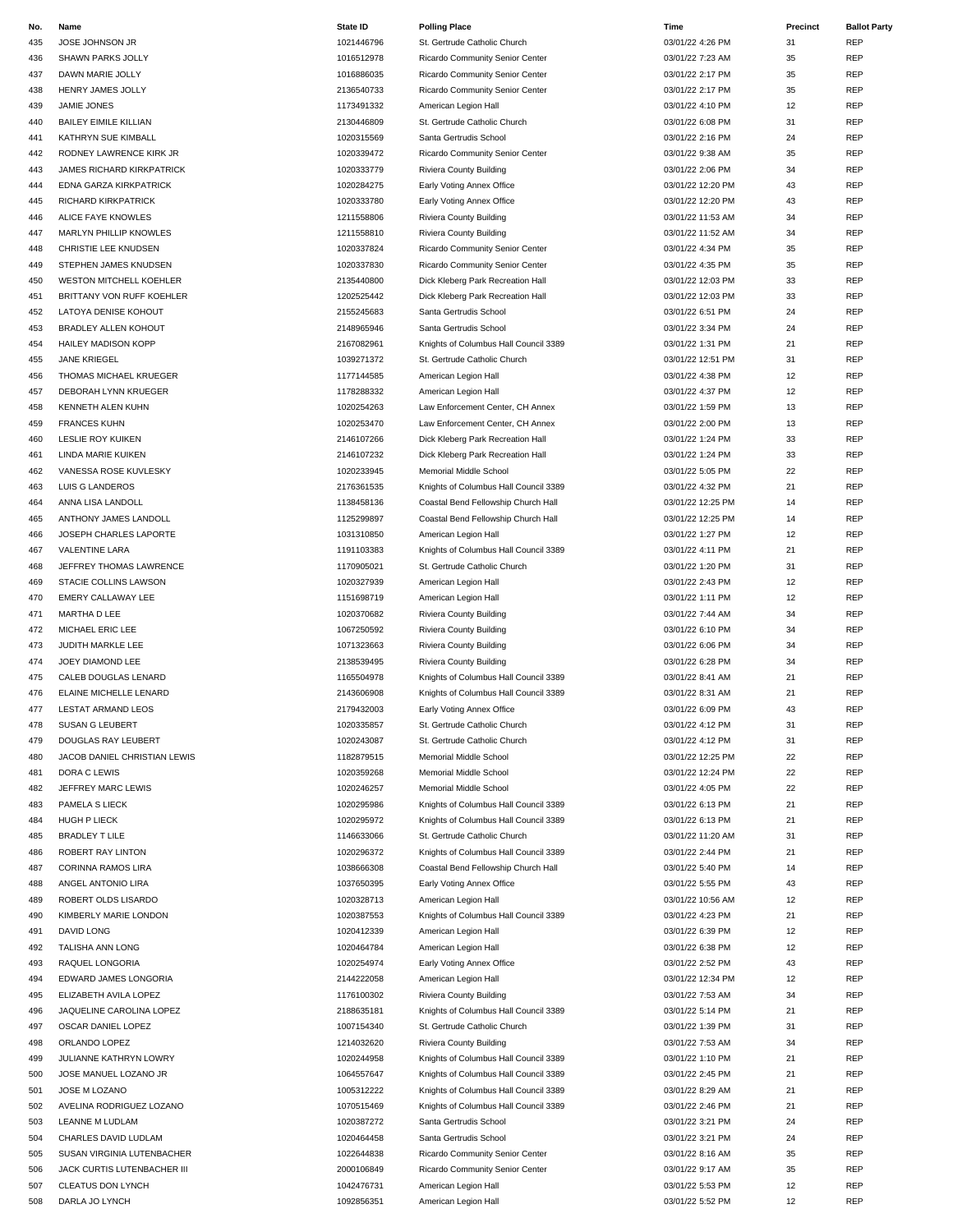| No.        | Name                                                 | State ID                 | <b>Polling Place</b>                                           | Time<br>03/01/22 1:48 PM              | Precinct | <b>Ballot Party</b><br>REP |
|------------|------------------------------------------------------|--------------------------|----------------------------------------------------------------|---------------------------------------|----------|----------------------------|
| 509        | JOSHUA MICHAEL MACARENO                              | 2161693525<br>1020391710 | Coastal Bend Fellowship Church Hall                            | 03/01/22 11:54 AM                     | 14       | <b>REP</b>                 |
| 510        | DAVID MACARENO                                       |                          | Coastal Bend Fellowship Church Hall                            |                                       | 14       | REP                        |
| 511        | <b>CRISTINA MACHUCA</b>                              | 1021902604               | Riviera County Building                                        | 03/01/22 7:33 AM                      | 34       |                            |
| 512        | DALLAS BLAZE MADRID                                  | 2142628371               | Coastal Bend Fellowship Church Hall                            | 03/01/22 3:37 PM                      | 14       | <b>REP</b><br><b>REP</b>   |
| 513        | PRISCILLA C MADRID<br><b>RUDY MADRID JR</b>          | 1020386657               | University Baptist Church                                      | 03/01/22 3:37 PM                      | 41       | REP                        |
| 514<br>515 | FRED WILLIAM MAINER                                  | 1185456063<br>1171275303 | University Baptist Church                                      | 03/01/22 3:39 PM<br>03/01/22 8:34 AM  | 41<br>14 | <b>REP</b>                 |
|            |                                                      |                          | Coastal Bend Fellowship Church Hall                            |                                       |          |                            |
| 516        | SARAH JAYNE MALCIK                                   | 1040458250               | American Legion Hall                                           | 03/01/22 10:11 AM                     | 12       | <b>REP</b>                 |
| 517        | MAURICE ELLIOTT MALCIK                               | 1040458311               | American Legion Hall                                           | 03/01/22 10:12 AM                     | 12       | <b>REP</b>                 |
| 518        | ALEJANDRO MALDONADO<br>MARIO A MALDONADO             | 1031489048               | St. Gertrude Catholic Church                                   | 03/01/22 5:52 PM<br>03/01/22 6:17 PM  | 31<br>43 | <b>REP</b><br>REP          |
| 519        | CALEB NEIL MALTBY                                    | 1020284299               | Early Voting Annex Office                                      | 03/01/22 3:20 PM                      | 31       | <b>REP</b>                 |
| 520        |                                                      | 1150472189               | St. Gertrude Catholic Church<br>St. Gertrude Catholic Church   | 03/01/22 6:03 PM                      |          |                            |
| 521        | <b>MARY HELEN MARKS</b>                              | 1020335452               |                                                                |                                       | 31       | REP                        |
| 522        | <b>WILSON DUANE MARTIN</b>                           | 1020378851               | Law Enforcement Center, CH Annex                               | 03/01/22 9:53 AM                      | 13       | <b>REP</b>                 |
| 523        | <b>GLORIA ANN MARTINEZ</b>                           | 1206626942               | Riviera County Building                                        | 03/01/22 9:30 AM                      | 34       | <b>REP</b>                 |
| 524        | ERNESTO LUIS MARTINEZ                                | 1020404441               | St. Gertrude Catholic Church                                   | 03/01/22 8:58 AM                      | 31       | REP<br>REP                 |
| 525        | JERRY MERCADO MARTINEZ                               | 1206627185               | Riviera County Building                                        | 03/01/22 9:30 AM                      | 34       |                            |
| 526        | ROCHELLE MARTINO                                     | 2168704310               | Knights of Columbus Hall Council 3389                          | 03/01/22 2:37 PM                      | 21       | <b>REP</b>                 |
| 527        | MELISSA ANN MAUCK                                    | 2122671098               | American Legion Hall                                           | 03/01/22 5:16 PM                      | 12       | REP                        |
| 528        | PAUL CRAIG MAY<br>ALICE B MAY                        | 1020324206               | Riviera County Building                                        | 03/01/22 5:01 PM<br>03/01/22 4:26 PM  | 34       | <b>REP</b><br><b>REP</b>   |
| 529        |                                                      | 1020324186               | Riviera County Building                                        |                                       | 34       |                            |
| 530        | KIMBERLY KAY MAYBERRY<br>MEREDITH LEIGH MAYO         | 2157397797<br>1020321677 | Coastal Bend Fellowship Church Hall<br>Riviera County Building | 03/01/22 6:03 PM<br>03/01/22 8:18 AM  | 14       | REP<br>REP                 |
| 531        | MICHAEL JOE MAYO                                     |                          |                                                                |                                       | 34       | REP                        |
| 532        |                                                      | 1020321612<br>1166397203 | Riviera County Building                                        | 03/01/22 12:48 PM                     | 34       | <b>REP</b>                 |
| 533        | JIMMY WAYNE MCBEE                                    |                          | Riviera County Building                                        | 03/01/22 5:45 PM                      | 34       | REP                        |
| 534        | JAMES MICHAEL MCCREIGHT                              | 1020333877<br>2127445285 | Knights of Columbus Hall Council 3389                          | 03/01/22 3:00 PM                      | 21       |                            |
| 535        | THOMAS LEE MCGEHEE                                   |                          | Knights of Columbus Hall Council 3389                          | 03/01/22 2:39 PM                      | 21       | REP<br>REP                 |
| 536        | MICAELA ELISE MCGUIRE                                | 2126601315               | St. Gertrude Catholic Church                                   | 03/01/22 5:29 PM                      | 31       | REP                        |
| 537        | <b>GILBERT SCOTT MCGUIRE</b><br><b>MARIA MCGUIRE</b> | 1023026358<br>1023025700 | St. Gertrude Catholic Church                                   | 03/01/22 3:50 PM<br>03/01/22 4:48 PM  | 31       | <b>REP</b>                 |
| 538<br>539 | JOSEPH WILEY MCILWAIN                                | 1020916813               | St. Gertrude Catholic Church                                   | 03/01/22 7:02 AM                      | 31<br>34 | REP                        |
|            |                                                      |                          | Riviera County Building                                        |                                       |          |                            |
| 540        | <b>JODI MCMANUS</b>                                  | 1037607069               | American Legion Hall                                           | 03/01/22 5:49 PM                      | 12       | REP<br>REP                 |
| 541        | <b>KYLE JOHN MCMANUS</b>                             | 2170504246               | American Legion Hall                                           | 03/01/22 5:51 PM                      | 12<br>43 | <b>REP</b>                 |
| 542        | ESTEFANA M MECHELL                                   | 1020388026               | Early Voting Annex Office                                      | 03/01/22 1:57 PM                      |          |                            |
| 543        | <b>VERONICA MEDRANO</b>                              | 2176336398               | Ricardo Community Senior Center                                | 03/01/22 5:42 PM                      | 35       | <b>REP</b>                 |
| 544        | MARTIN MATTHEW MEDRANO                               | 1149337115               | Ricardo Community Senior Center                                | 03/01/22 5:42 PM<br>03/01/22 10:13 AM | 35       | <b>REP</b>                 |
| 545        | MARIO MORALES MENDEZ III                             | 2154818522               | Early Voting Annex Office                                      |                                       | 43       | REP                        |
| 546        | JUAQUINA RAMOS MENDEZ                                | 1020564688               | Ricardo Community Senior Center                                | 03/01/22 11:39 AM                     | 35       | REP                        |
| 547        | JOSE ERASMO MENDIETTA JR                             | 1020373293               | Riviera County Building                                        | 03/01/22 10:55 AM<br>03/01/22 6:15 PM | 34       | REP                        |
| 548        | ALICE MENDOZA                                        | 1020317028               | Memorial Middle School                                         |                                       | 22       | <b>REP</b>                 |
| 549        | JAVIER ALVARO MENDOZA                                | 1020460610               | Douglass Youth Center                                          | 03/01/22 6:46 PM                      | 32       | <b>REP</b>                 |
| 550        | ELIZABETH PEREZ MENDOZA                              | 1144953970               | Douglass Youth Center                                          | 03/01/22 6:41 PM                      | 32       | <b>REP</b>                 |
| 551<br>552 | JOSE ANTONIO MENDOZA                                 | 1020317037               | Memorial Middle School<br>University Baptist Church            | 03/01/22 6:14 PM                      | 22       | REF<br><b>REP</b>          |
| 553        | PENNY GRANT MERRIMAN<br><b>GLYNN MATHEW MERRITT</b>  | 1020458728<br>1020315595 | Riviera County Building                                        | 03/01/22 6:13 PM<br>03/01/22 5:32 PM  | 41<br>34 | <b>REP</b>                 |
|            | NANCY LOU MERRITT                                    | 1020315582               |                                                                |                                       |          |                            |
| 554<br>555 | DAVID HUNTINGTON MESMER                              | 1020385125               | Riviera County Building<br>St. Gertrude Catholic Church        | 03/01/22 5:30 PM<br>03/01/22 11:59 AM | 34<br>31 | <b>REP</b><br><b>REP</b>   |
| 556        | TAMERA GAYLE MEYERS                                  | 1020318154               | Law Enforcement Center, CH Annex                               | 03/01/22 7:18 AM                      | 13       | REP                        |
| 557        | JESSE D MILTON                                       | 2149271742               | Riviera County Building                                        | 03/01/22 4:28 PM                      | 34       | <b>REP</b>                 |
| 558        |                                                      | 1143258442               | Riviera County Building                                        | 03/01/22 4:27 PM                      | 34       | <b>REP</b>                 |
| 559        | JUDY ANN MILTON<br>JOHN PAUL MIRELES                 | 1020554936               | American Legion Hall                                           | 03/01/22 10:44 AM                     | 11       | <b>REP</b>                 |
| 560        | RUTH E MITTAG                                        | 1020342153               | Riviera County Building                                        | 03/01/22 6:05 PM                      | 34       | <b>REP</b>                 |
| 561        | TYSON ALLEN MITTAG                                   | 1020383341               | Riviera County Building                                        | 03/01/22 5:15 PM                      | 34       | <b>REP</b>                 |
| 562        | ROBERTA ANN MITTAG                                   | 1020325775               | Riviera County Building                                        | 03/01/22 11:24 AM                     | 34       | <b>REP</b>                 |
| 563        | TIMOTHY MARK MITTAG                                  | 1020342169               | Riviera County Building                                        | 03/01/22 5:41 PM                      | 34       | <b>REP</b>                 |
| 564        | JENNY CANTU MOCTEZUMA                                | 1020233712               | American Legion Hall                                           | 03/01/22 5:44 PM                      | 11       | <b>REP</b>                 |
| 565        | SETH VICTOR-RAY MOCTEZUMA                            | 2169952361               | American Legion Hall                                           | 03/01/22 5:45 PM                      | 11       | <b>REP</b>                 |
| 566        | SYLVIA ANN MOLINA                                    | 1020273522               | American Legion Hall                                           | 03/01/22 4:28 PM                      | 12       | REP                        |
| 567        | <b>ENRIQUE MOLINA</b>                                | 1020273551               | American Legion Hall                                           | 03/01/22 4:27 PM                      | 12       | <b>REP</b>                 |
| 568        | DELIA GALLARDO MONROE                                | 1020361181               | Knights of Columbus Hall Council 3389                          | 03/01/22 11:59 AM                     | 21       | <b>REP</b>                 |
| 569        | ANTHONY RAY MONTEZ                                   | 1214575532               | Coastal Bend Fellowship Church Hall                            | 03/01/22 6:43 PM                      | 14       | <b>REP</b>                 |
| 570        | CARRYN BLAKELY MOONEY                                | 1166314877               | Dick Kleberg Park Recreation Hall                              | 03/01/22 3:51 PM                      | 33       | <b>REP</b>                 |
| 571        | <b>TIMOTEO MORALES</b>                               | 1020457673               | St. Gertrude Catholic Church                                   | 03/01/22 11:18 AM                     | 31       | <b>REP</b>                 |
| 572        | RICARDO MORIN JR                                     | 1020365920               | Knights of Columbus Hall Council 3389                          | 03/01/22 10:57 AM                     | 21       | <b>REP</b>                 |
| 573        | ANNA M MORRIS                                        | 1184196349               | Coastal Bend Fellowship Church Hall                            | 03/01/22 5:51 PM                      | 14       | <b>REP</b>                 |
| 574        | <b>JO ANN MORRISON</b>                               | 2187914566               | Riviera County Building                                        | 03/01/22 4:07 PM                      | 34       | <b>REP</b>                 |
| 575        | ANTHONY JURL MORRISON                                | 2187914392               | Riviera County Building                                        | 03/01/22 4:08 PM                      | 34       | <b>REP</b>                 |
| 576        | DARLENE MORROW                                       | 2156551651               | Romeo L Lomas Human Services Bldg.                             | 03/01/22 11:29 AM                     | 42       | REP                        |
| 577        | VELMA HELEN MORROW                                   | 2156351201               | Romeo L Lomas Human Services Bldg.                             | 03/01/22 11:29 AM                     | 42       | <b>REP</b>                 |
| 578        | YVONNE MARIE MOSES                                   | 1163303623               | Knights of Columbus Hall Council 3389                          | 03/01/22 4:07 PM                      | 21       | <b>REP</b>                 |
| 579        | JAMES KENNETH MOSES II                               | 1023022317               | Knights of Columbus Hall Council 3389                          | 03/01/22 4:06 PM                      | 21       | <b>REP</b>                 |
| 580        | SAVANNAH LARUE MUNOZ                                 | 2146840391               | Early Voting Annex Office                                      | 03/01/22 10:29 AM                     | 43       | <b>REP</b>                 |
| 581        | DARREL ZAVALA MUNOZ JR                               | 1144134275               | Early Voting Annex Office                                      | 03/01/22 10:20 AM                     | 43       | <b>REP</b>                 |
| 582        | TWYLA D MURR                                         | 1020296844               | Riviera County Building                                        | 03/01/22 10:10 AM                     | 34       | <b>REP</b>                 |
|            |                                                      |                          |                                                                |                                       |          |                            |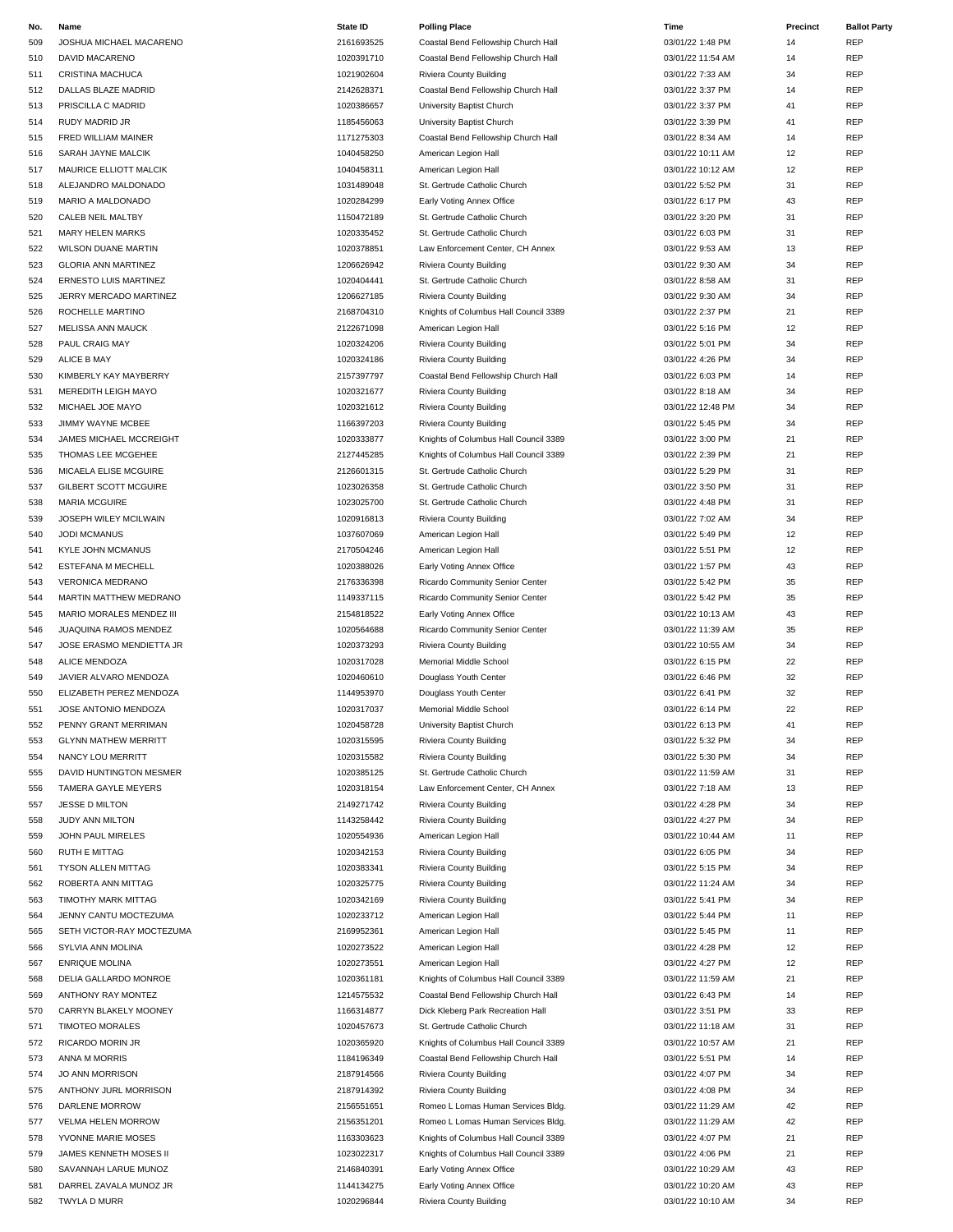| No. | Name                               | <b>State ID</b> | <b>Polling Place</b>                  | Time              | Precinct | <b>Ballot Party</b> |
|-----|------------------------------------|-----------------|---------------------------------------|-------------------|----------|---------------------|
| 583 | VINCENT LEE MURRAY                 | 1024110376      | Knights of Columbus Hall Council 3389 | 03/01/22 10:24 AM | 21       | REP                 |
| 584 | AMANDA LARA MURRAY                 | 1170489611      | Knights of Columbus Hall Council 3389 | 03/01/22 12:47 PM | 21       | <b>REP</b>          |
| 585 | MICHAEL MUZYCZYN                   | 1020354622      | Memorial Middle School                | 03/01/22 3:13 PM  | 22       | <b>REP</b>          |
| 586 | JUDY GOLDEN MUZYCZYN               | 1020354680      | Memorial Middle School                | 03/01/22 3:13 PM  | 22       | REP                 |
| 587 | <b>PATRICIA MYERS</b>              | 1020329045      | American Legion Hall                  | 03/01/22 9:48 AM  | 12       | REP                 |
| 588 | RONALD LEWIS MYERS                 | 1020330537      | American Legion Hall                  | 03/01/22 9:48 AM  | 12       | <b>REP</b>          |
| 589 | LONNIE CHARLES NAGEL               | 1197625004      | Dick Kleberg Park Recreation Hall     | 03/01/22 7:01 AM  | 33       | REP                 |
| 590 | JOSE A NARANJO                     | 1172795462      | St. Gertrude Catholic Church          | 03/01/22 4:26 PM  | 31       | REP                 |
|     |                                    |                 |                                       |                   |          |                     |
| 591 | LISA ARMITTA NEELY                 | 1020342260      | Riviera County Building               | 03/01/22 4:42 PM  | 34       | REP                 |
| 592 | TIFFANY CASTILLO NEVARES           | 1183312312      | Memorial Middle School                | 03/01/22 12:42 PM | 22       | <b>REP</b>          |
| 593 | TANNER DANIEL NEVILLE              | 1194474019      | Knights of Columbus Hall Council 3389 | 03/01/22 1:51 PM  | 21       | REP                 |
| 594 | <b>ERIC PAUL NEWSTROM</b>          | 1164731274      | American Legion Hall                  | 03/01/22 3:13 PM  | 12       | <b>REP</b>          |
| 595 | MICHELLE ANN NEWTON                | 1185271058      | Riviera County Building               | 03/01/22 9:02 AM  | 34       | REP                 |
| 596 | ROYCE ALLEN NITSCHMANN             | 1020335554      | Knights of Columbus Hall Council 3389 | 03/01/22 12:52 PM | 21       | REP                 |
| 597 | SUSAN NITSCHMANN                   | 1020335565      | Knights of Columbus Hall Council 3389 | 03/01/22 12:51 PM | 21       | REP                 |
| 598 | HARREL D NIX                       | 1020309199      | Memorial Middle School                | 03/01/22 4:38 PM  | 22       | REP                 |
| 599 | MARIALUISA DELAROSA OCHOA          | 1020338178      | Ricardo Community Senior Center       | 03/01/22 1:44 PM  | 35       | <b>REP</b>          |
| 600 | EGLANTINA CARRILLO ODOM            | 1020832500      | American Legion Hall                  | 03/01/22 11:51 AM | 11       | REP                 |
| 601 | <b>MARY OLDHAM</b>                 | 1020329124      | American Legion Hall                  | 03/01/22 6:15 PM  | 12       | REP                 |
| 602 | RENE RAY OLIVAREZ                  | 2124860650      | Ricardo Community Senior Center       | 03/01/22 11:44 AM | 35       | <b>REP</b>          |
| 603 | DONNA MARIE ORR                    | 1022525861      | Ricardo Community Senior Center       | 03/01/22 11:21 AM | 35       | <b>REP</b>          |
| 604 | RONALD LEE ORR                     | 1020380448      | Ricardo Community Senior Center       | 03/01/22 11:21 AM | 35       | REP                 |
| 605 | LESLIE NICOLE ORTEGA               | 1204231691      | American Legion Hall                  | 03/01/22 3:10 PM  | 12       | REP                 |
| 606 | <b>IRENE REANA ORTEGA</b>          | 1020253190      | Law Enforcement Center, CH Annex      | 03/01/22 5:49 PM  | 13       | REP                 |
|     | <b>LARRY LEE ORTEGA</b>            | 2172105713      | University Baptist Church             |                   | 41       | REP                 |
| 607 |                                    |                 |                                       | 03/01/22 3:23 PM  |          |                     |
| 608 | CINDY CHERIE OSBORNE               | 2137781832      | Memorial Middle School                | 03/01/22 1:02 PM  | 23       | REP                 |
| 609 | RYAN WAYNE OSBURN                  | 1037620482      | Knights of Columbus Hall Council 3389 | 03/01/22 7:46 AM  | 21       | <b>REP</b>          |
| 610 | JANELL ANNE OWEN                   | 1020335202      | Ricardo Community Senior Center       | 03/01/22 4:57 PM  | 35       | REP                 |
| 611 | MICHAEL ANDREW OWEN                | 1020742081      | Ricardo Community Senior Center       | 03/01/22 4:58 PM  | 35       | REP                 |
| 612 | ELOY OZUNA                         | 1055451209      | Knights of Columbus Hall Council 3389 | 03/01/22 1:00 PM  | 21       | <b>REP</b>          |
| 613 | CYNTHIA MARIE OZUNA                | 1196583874      | Knights of Columbus Hall Council 3389 | 03/01/22 12:59 PM | 21       | REP                 |
| 614 | ERIC RANDELL PAINTER               | 1064196449      | American Legion Hall                  | 03/01/22 10:57 AM | 12       | REP                 |
| 615 | FRANKLIN RAY PAINTER JR            | 1066828298      | American Legion Hall                  | 03/01/22 10:58 AM | 12       | REP                 |
| 616 | NORMA GARCIA PAINTER               | 1067256634      | American Legion Hall                  | 03/01/22 10:57 AM | 12       | REP                 |
| 617 | JULIA DAWN PARR                    | 2163262416      | Riviera County Building               | 03/01/22 1:14 PM  | 34       | REP                 |
| 618 | EILEEN R PATTEN                    | 1020309152      | Memorial Middle School                | 03/01/22 10:20 AM | 22       | REP                 |
| 619 | KEITH ALLAN PAWELEK                | 1015701373      | Ricardo Community Senior Center       | 03/01/22 5:29 PM  | 35       | <b>REP</b>          |
| 620 | CINDY SANDOVAL PELAGIO             | 1020290314      | Ricardo Community Senior Center       | 03/01/22 3:07 PM  | 35       | REP                 |
| 621 | <b>EMILIO R PELAGIO</b>            | 1175398291      | Ricardo Community Senior Center       | 03/01/22 4:25 PM  | 35       | REP                 |
| 622 | JIM L PENA                         | 1172158336      | University Baptist Church             | 03/01/22 8:25 AM  | 41       | REP                 |
| 623 | DANIEL ROBERT PENA                 | 2169947354      | Knights of Columbus Hall Council 3389 | 03/01/22 4:30 PM  | 21       | REP                 |
| 624 | PATSY ANN PENA                     | 1175293224      | University Baptist Church             | 03/01/22 8:23 AM  | 41       | REP                 |
| 625 | NARCEDALIA VILLARRE PEREZ          | 1020380131      | Santa Gertrudis School                | 03/01/22 8:56 AM  | 24       | REP                 |
| 626 | DOMINGO PEREZ III                  | 1146682944      | American Legion Hall                  | 03/01/22 6:29 PM  | 12       | REP                 |
| 627 | <b>IGNACIO GARZA PEREZ</b>         | 1020239951      | Coastal Bend Fellowship Church Hall   | 03/01/22 8:51 AM  | 14       | REP                 |
| 628 | <b>ASHLEY MARIE PEREZ</b>          | 1185016081      | Early Voting Annex Office             | 03/01/22 2:46 PM  | 43       | REP                 |
| 629 | LAZARO M PEREZ III                 | 1002482782      | Ricardo Community Senior Center       | 03/01/22 3:06 PM  | 35       | <b>REP</b>          |
|     |                                    |                 |                                       |                   |          |                     |
| 630 | MARIA DIANA PEREZ                  | 1020262036      | Ricardo Community Senior Center       | 03/01/22 3:40 PM  | 35       | REP                 |
| 631 | BELINDA MENDIETTA PEREZ            | 1020246183      | Memorial Middle School                | 03/01/22 11:10 AM | 22       | REP                 |
| 632 | ELIO E PEREZ                       | 1020743922      | Santa Gertrudis School                | 03/01/22 8:57 AM  | 24       | REP                 |
| 633 | DEMETRIO PEREZ                     | 1163456077      | Coastal Bend Fellowship Church Hall   | 03/01/22 5:57 PM  | 14       | REP                 |
| 634 | PAUL ANTHONY PEREZ                 | 1020370863      | Douglass Youth Center                 | 03/01/22 9:24 AM  | 32       | REP                 |
| 635 | NORMA GARCIA PEREZ                 | 1020274403      | St. Gertrude Catholic Church          | 03/01/22 5:18 PM  | 31       | REP                 |
| 636 | LINDA HAMILTON PETRO               | 2148449008      | Riviera County Building               | 03/01/22 12:09 PM | 34       | REP                 |
| 637 | ROBERTO PINA                       | 1025691406      | American Legion Hall                  | 03/01/22 11:44 AM | 12       | REP                 |
| 638 | ROWENA LORENE PINA                 | 2156342966      | American Legion Hall                  | 03/01/22 11:44 AM | 12       | REP                 |
| 639 | <b>CELINA PINA</b>                 | 2124874502      | Riviera County Building               | 03/01/22 4:20 PM  | 34       | <b>REP</b>          |
| 640 | TOMA SINICA PITTMAN                | 1021136014      | Santa Gertrudis School                | 03/01/22 11:03 AM | 24       | REP                 |
| 641 | SIMON ROSS POE                     | 2183826601      | Riviera County Building               | 03/01/22 12:52 PM | 34       | REP                 |
| 642 | D W BO POLHEMUS                    | 1172795518      | Ricardo Community Senior Center       | 03/01/22 4:22 PM  | 35       | <b>REP</b>          |
| 643 | DONALD WAYNE POLHEMUS JR           | 1020343516      | St. Gertrude Catholic Church          | 03/01/22 2:54 PM  | 31       | REP                 |
| 644 | ROGER A POLLARD                    | 1020464135      | Knights of Columbus Hall Council 3389 | 03/01/22 2:55 PM  | 21       | REP                 |
| 645 | LAURA POLLARD                      | 1020334110      | Knights of Columbus Hall Council 3389 | 03/01/22 2:53 PM  | 21       | REP                 |
| 646 | <b>GWENDOLYN PRISCILLA POLLARD</b> | 1020278056      | Early Voting Annex Office             | 03/01/22 4:00 PM  | 43       | REP                 |
| 647 | JAMES PATRICK POLLOCK              | 1022645361      | St. Gertrude Catholic Church          | 03/01/22 9:36 AM  | 31       | REP                 |
|     |                                    |                 |                                       |                   |          | REP                 |
| 648 | FRANK EDWIN PRUKOP                 | 1054468386      | Knights of Columbus Hall Council 3389 | 03/01/22 1:11 PM  | 21       |                     |
| 649 | HUGH BERT QUACKENBUSH              | 1020343753      | Riviera County Building               | 03/01/22 12:34 PM | 34       | <b>REP</b>          |
| 650 | WILEY GLEN QUACKENBUSH JR          | 1020324313      | Riviera County Building               | 03/01/22 12:27 PM | 34       | REP                 |
| 651 | WILEY GLEN QUACKENBUSH III         | 1020349118      | Riviera County Building               | 03/01/22 1:52 PM  | 34       | REP                 |
| 652 | VICKIE LEE QUACKENBUSH             | 1020324321      | Riviera County Building               | 03/01/22 12:26 PM | 34       | REP                 |
| 653 | <b>CLAYTON PAUL QUINONES</b>       | 2122020048      | American Legion Hall                  | 03/01/22 4:47 PM  | 11       | REP                 |
| 654 | RICARDO QUIROZ                     | 1176720562      | Knights of Columbus Hall Council 3389 | 03/01/22 4:28 PM  | 21       | REP                 |
| 655 | DANIEL FREDY RACKLEY               | 1020393517      | Douglass Youth Center                 | 03/01/22 4:50 PM  | 32       | REP                 |
| 656 | MARY PEREZ RAMIREZ                 | 1020280936      | Early Voting Annex Office             | 03/01/22 1:55 PM  | 43       | REP                 |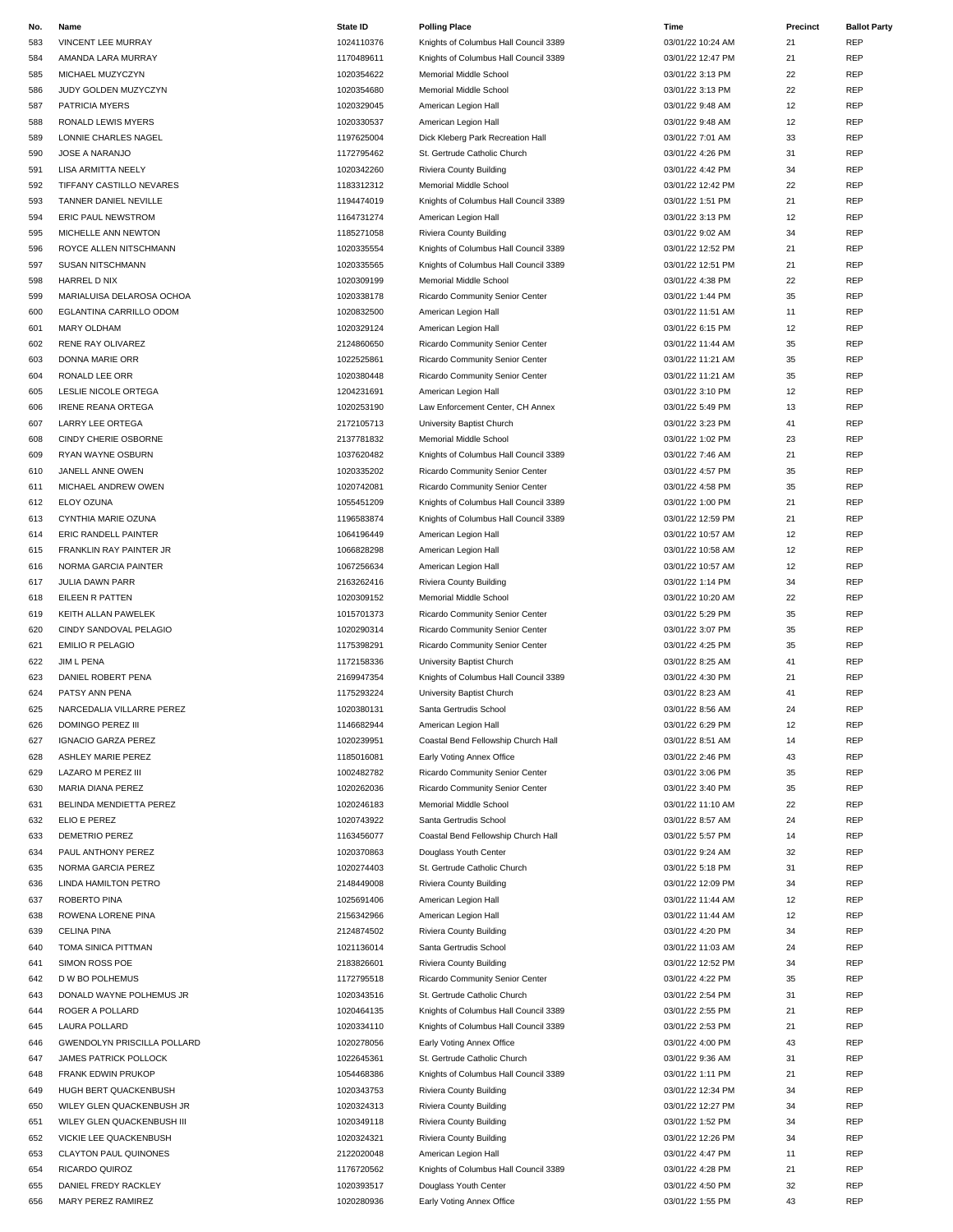| No. | Name                         | <b>State ID</b> | <b>Polling Place</b>                  | Time              | Precinct | <b>Ballot Party</b> |
|-----|------------------------------|-----------------|---------------------------------------|-------------------|----------|---------------------|
| 657 | YOLANDA RAMIREZ              | 1020325813      | Riviera County Building               | 03/01/22 5:38 PM  | 34       | <b>REP</b>          |
| 658 | ANNA MARIA RAMIREZ           | 1020283940      | Early Voting Annex Office             | 03/01/22 8:49 AM  | 43       | REP                 |
| 659 | CRYSTAL RAMIREZ-GARCIA       | 2172131642      | Riviera County Building               | 03/01/22 5:25 PM  | 34       | REP                 |
| 660 | ELIZABETH CATHERINE RAMOS    | 2128576231      | Knights of Columbus Hall Council 3389 | 03/01/22 9:26 AM  | 21       | REP                 |
| 661 | <b>GARY WAYNE RANKIN</b>     | 1020267288      | Knights of Columbus Hall Council 3389 | 03/01/22 6:06 PM  | 21       | <b>REP</b>          |
| 662 | DANA ELIZABETH RANKIN        | 2156447108      | Ricardo Community Senior Center       | 03/01/22 1:59 PM  | 35       | REP                 |
| 663 | MARY JANE REEDER             | 1020288415      | Early Voting Annex Office             | 03/01/22 9:13 AM  | 43       | <b>REP</b>          |
|     |                              |                 |                                       |                   |          |                     |
| 664 | <b>GUYE RICHARD REEDER</b>   | 1020288853      | Early Voting Annex Office             | 03/01/22 9:19 AM  | 43       | REP                 |
| 665 | JOVITA P RESENDEZ            | 2003638080      | American Legion Hall                  | 03/01/22 3:09 PM  | 12       | REP                 |
| 666 | ANN ELIZABETH RETHERFORD     | 1020268156      | Knights of Columbus Hall Council 3389 | 03/01/22 1:01 PM  | 21       | REP                 |
| 667 | ROEL G REVILLA               | 1020391042      | Douglass Youth Center                 | 03/01/22 6:48 PM  | 32       | REP                 |
| 668 | <b>ELODIA REYES</b>          | 2159746161      | American Legion Hall                  | 03/01/22 10:10 AM | 12       | <b>REP</b>          |
| 669 | JOSE RODRIGUES REYES         | 1020294009      | KISD Admin Building                   | 03/01/22 2:54 PM  | 44       | REP                 |
| 670 | NIKALA WESTBROOK REYNOLDS    | 1184961245      | St. Gertrude Catholic Church          | 03/01/22 8:27 AM  | 31       | REP                 |
| 671 | CONNOR WEST REYNOLDS         | 1142755114      | St. Gertrude Catholic Church          | 03/01/22 8:27 AM  | 31       | REP                 |
| 672 | JOSEPH WADE RICHARDSON JR    | 1169220769      | KISD Admin Building                   | 03/01/22 12:56 PM | 44       | <b>REP</b>          |
| 673 | RICHARD ERIC RICKMAN         | 1082702537      | Memorial Middle School                | 03/01/22 6:13 PM  | 23       | REP                 |
| 674 | CARRIE MICHELLE RICKMAN      | 1088214139      | Memorial Middle School                | 03/01/22 6:12 PM  | 23       | REP                 |
| 675 | ALBERT JOEL RIOS             | 1150848587      | Coastal Bend Fellowship Church Hall   | 03/01/22 4:45 PM  | 14       | REP                 |
| 676 | <b>VERONICA EDITH RIOS</b>   | 1020255335      | Coastal Bend Fellowship Church Hall   | 03/01/22 4:45 PM  | 14       | REP                 |
| 677 | MARIA MAGDALENA RIOS         | 1149767079      | Romeo L Lomas Human Services Bldg.    | 03/01/22 5:52 PM  | 42       | REP                 |
| 678 | <b>LUCY TAMMY RIVAS</b>      | 1020366163      | Douglass Youth Center                 | 03/01/22 3:58 PM  | 32       | <b>REP</b>          |
|     | LAWRENCE JOSEPH RIVAS        | 1020411118      |                                       | 03/01/22 6:14 PM  | 32       | REP                 |
| 679 |                              |                 | Douglass Youth Center                 |                   |          |                     |
| 680 | ROBERTO ESTRADA RIVERA       | 1206520534      | American Legion Hall                  | 03/01/22 5:39 PM  | 12       | REP                 |
| 681 | <b>LUCY RIVERA</b>           | 1020290517      | Early Voting Annex Office             | 03/01/22 5:51 PM  | 43       | <b>REP</b>          |
| 682 | ELIZABETH KIDD ROBERTS       | 1037838533      | Dick Kleberg Park Recreation Hall     | 03/01/22 12:11 PM | 33       | REP                 |
| 683 | DONAL BRUCE ROBERTS          | 1038965188      | Dick Kleberg Park Recreation Hall     | 03/01/22 12:12 PM | 33       | REP                 |
| 684 | TIMOTHY WAYNE ROBERTSON      | 1020325279      | Ricardo Community Senior Center       | 03/01/22 7:09 AM  | 35       | REP                 |
| 685 | <b>GARY OWEN ROBINETTE</b>   | 1020321421      | Dick Kleberg Park Recreation Hall     | 03/01/22 1:08 PM  | 33       | REP                 |
| 686 | PERRI ROBINETTE              | 1020321432      | Dick Kleberg Park Recreation Hall     | 03/01/22 1:22 PM  | 33       | REP                 |
| 687 | RONNY JAMES ROBINSON         | 1015769994      | American Legion Hall                  | 03/01/22 8:48 AM  | 12       | <b>REP</b>          |
| 688 | JEREMY JAMES ROBINSON        | 1020866548      | Coastal Bend Fellowship Church Hall   | 03/01/22 4:12 PM  | 14       | <b>REP</b>          |
| 689 | JANITA A ROBINSON            | 1020356871      | Riviera County Building               | 03/01/22 7:17 AM  | 34       | REP                 |
| 690 | <b>EMILY NICOLE ROBINSON</b> | 1154762285      | Coastal Bend Fellowship Church Hall   | 03/01/22 4:12 PM  | 14       | REP                 |
| 691 | KIMBERLY ANN ROBINSON        | 1015769987      | American Legion Hall                  | 03/01/22 8:49 AM  | 12       | <b>REP</b>          |
| 692 | MANUEL ANTONIO ROCHA         | 1020392901      | Santa Gertrudis School                | 03/01/22 9:15 AM  | 24       | REP                 |
|     |                              |                 |                                       |                   |          |                     |
| 693 | <b>OLIVIA ROCHA</b>          | 2176385177      | University Baptist Church             | 03/01/22 11:34 AM | 41       | <b>REP</b>          |
| 694 | <b>GLENDA DINA ROCHA</b>     | 2153064611      | Santa Gertrudis School                | 03/01/22 5:00 PM  | 24       | REP                 |
| 695 | JOE LAWRENCE RODEBAUGH       | 1020462209      | Riviera County Building               | 03/01/22 11:48 AM | 34       | REP                 |
| 696 | MARY LUCILLE RODEBAUGH       | 1020245605      | Riviera County Building               | 03/01/22 11:47 AM | 34       | REP                 |
| 697 | MARIA ELENA RODRIGUEZ        | 1148118740      | Knights of Columbus Hall Council 3389 | 03/01/22 9:14 AM  | 21       | REP                 |
| 698 | EZEQUIEL PRADO RODRIGUEZ     | 1064695009      | St. Gertrude Catholic Church          | 03/01/22 6:27 PM  | 31       | REP                 |
| 699 | ARTURO RODRIGUEZ             | 1054774300      | Ricardo Community Senior Center       | 03/01/22 9:21 AM  | 35       | <b>REP</b>          |
| 700 | STEPHANIE E RODRIGUEZ        | 1020258610      | Knights of Columbus Hall Council 3389 | 03/01/22 6:15 PM  | 21       | REP                 |
| 701 | VICTOR JAVIER RODRIGUEZ      | 1020320201      | American Legion Hall                  | 03/01/22 5:32 PM  | 12       | REP                 |
| 702 | CAROL LYNN ROGERS            | 1020363109      | St. Gertrude Catholic Church          | 03/01/22 5:25 PM  | 31       | REP                 |
| 703 | MELINDA REA ROGERS           | 1020298506      | Memorial Middle School                | 03/01/22 5:00 PM  | 22       | REP                 |
| 704 | <b>JAMES R ROGERS</b>        | 2168255370      | Coastal Bend Fellowship Church Hall   | 03/01/22 10:37 AM | 14       | REP                 |
| 705 | ALICIA LONGORIA ROOP         | 1020397140      | Riviera County Building               | 03/01/22 1:19 PM  | 34       | REP                 |
| 706 | JUVENTINO ROSAS JR           | 1020457383      | Early Voting Annex Office             | 03/01/22 6:30 PM  | 43       | REP                 |
| 707 | CARMEN DENISE ROSENAUER      | 1020394939      | Riviera County Building               | 03/01/22 2:53 PM  | 34       | REP                 |
|     |                              | 1020272922      |                                       |                   |          | <b>REP</b>          |
| 708 | CHARLES WILLIAM ROSENAUER    |                 | Riviera County Building               | 03/01/22 2:54 PM  | 34       |                     |
| 709 | JOHN DAVID RUBALCABA SR      | 1058741305      | Riviera County Building               | 03/01/22 10:28 AM | 34       | REP                 |
| 710 | RAYMOND RUBIO JR             | 1020366897      | St. Gertrude Catholic Church          | 03/01/22 3:57 PM  | 31       | REP                 |
| 711 | <b>GWEN RUDELLAT</b>         | 1020343418      | Riviera County Building               | 03/01/22 9:13 AM  | 34       | <b>REP</b>          |
| 712 | <b>WILLIAM E RUDELLAT</b>    | 1020343384      | Riviera County Building               | 03/01/22 9:15 AM  | 34       | REP                 |
| 713 | DONALD BERNARD RUHNKE        | 1020272807      | St. Gertrude Catholic Church          | 03/01/22 11:52 AM | 31       | REP                 |
| 714 | ANGELA RUHNKE                | 1194899862      | St. Gertrude Catholic Church          | 03/01/22 11:52 AM | 31       | REP                 |
| 715 | ELISEO OMAR RUIZ             | 1020279098      | University Baptist Church             | 03/01/22 4:51 PM  | 41       | REP                 |
| 716 | HELENA SALINAS RUIZ          | 1020301648      | University Baptist Church             | 03/01/22 4:52 PM  | 41       | REP                 |
| 717 | SUSAN MARIE RUTHERFORD       | 1020336424      | Knights of Columbus Hall Council 3389 | 03/01/22 5:10 PM  | 21       | REP                 |
| 718 | ROSANA VELASCO RYAN          | 1020248197      | Riviera County Building               | 03/01/22 4:57 PM  | 34       | <b>REP</b>          |
| 719 | TIMOTHY JON RYAN             | 1020248204      | Riviera County Building               | 03/01/22 1:17 PM  | 34       | REP                 |
| 720 | BRIAN CHRISTOPHER SABALA     | 1020296465      | University Baptist Church             | 03/01/22 6:29 PM  | 41       | REP                 |
| 721 | JOHN MICHAEL SAENZ           | 1023243723      | American Legion Hall                  | 03/01/22 3:05 PM  | 12       | REP                 |
|     |                              |                 |                                       |                   |          |                     |
| 722 | NOVA B SAHTOUT               | 1020315825      | Santa Gertrudis School                | 03/01/22 7:59 AM  | 24       | REP                 |
| 723 | <b>HILDA SALAZAR</b>         | 1020297221      | KISD Admin Building                   | 03/01/22 4:31 PM  | 44       | REP                 |
| 724 | IRMA LORISSA SALAZAR         | 1158093373      | Romeo L Lomas Human Services Bldg.    | 03/01/22 5:03 PM  | 42       | REP                 |
| 725 | FLAVIO SALAZAR JR            | 1020355385      | Romeo L Lomas Human Services Bldg.    | 03/01/22 5:03 PM  | 42       | REP                 |
| 726 | <b>JUSTO SALINAS</b>         | 1163945831      | Knights of Columbus Hall Council 3389 | 03/01/22 11:28 AM | 21       | REP                 |
| 727 | ROBERTO BENJAMIN SALINAS     | 1020331615      | American Legion Hall                  | 03/01/22 2:42 PM  | 12       | REP                 |
| 728 | <b>VELMA ENID SALINAS</b>    | 1020392005      | Memorial Middle School                | 03/01/22 5:31 PM  | 22       | REP                 |
| 729 | FRANCISCO L SALINAS          | 1020385796      | Memorial Middle School                | 03/01/22 6:05 PM  | 22       | REP                 |
| 730 | ORALIA SANCHEZ               | 1020329842      | American Legion Hall                  | 03/01/22 2:11 PM  | 12       | REP                 |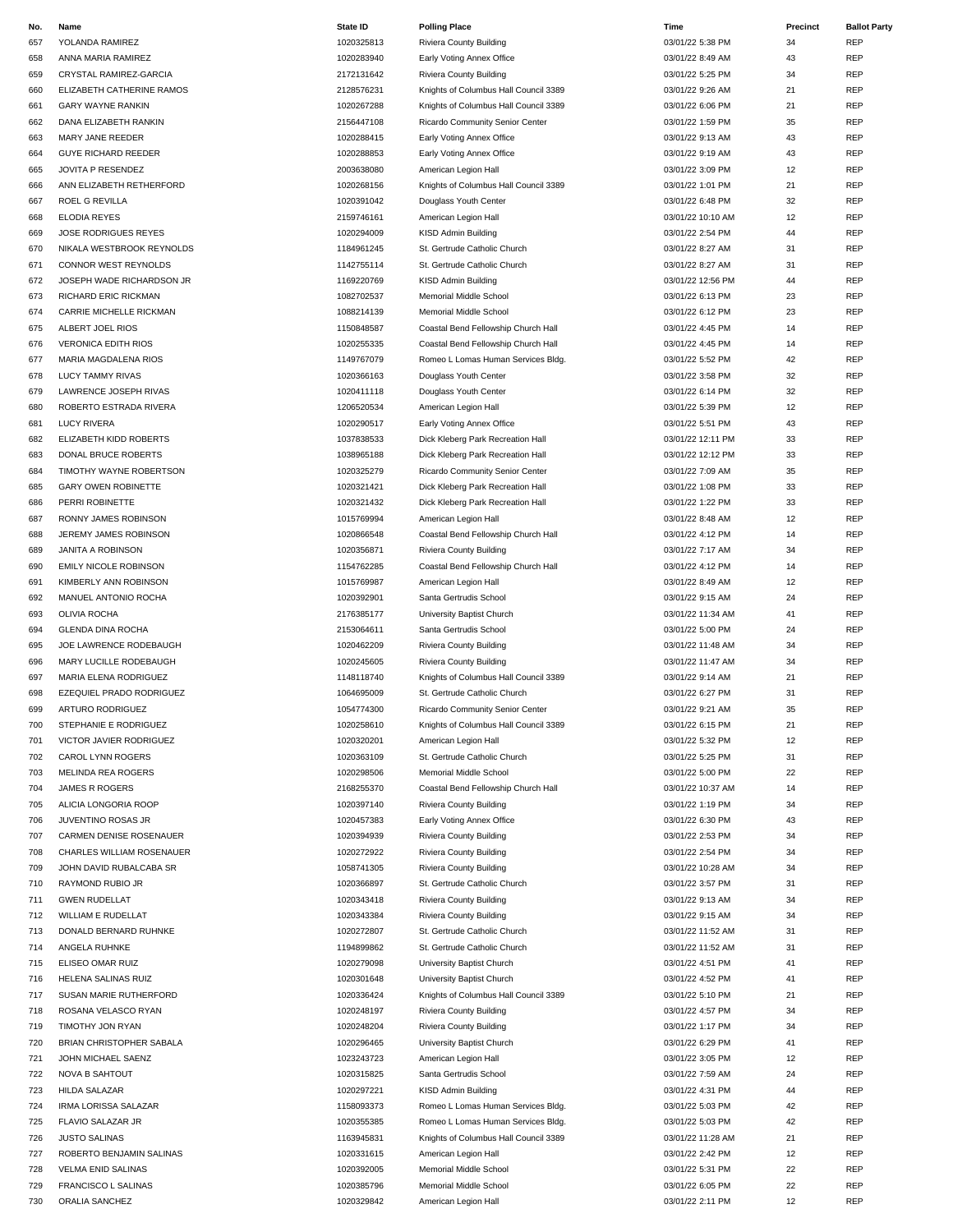| No. | Name                             | <b>State ID</b> | <b>Polling Place</b>                  | Time              | Precinct | <b>Ballot Party</b> |
|-----|----------------------------------|-----------------|---------------------------------------|-------------------|----------|---------------------|
| 731 | EDUARDO RAFAEL SANCHEZ           | 1020329826      | American Legion Hall                  | 03/01/22 2:10 PM  | 12       | <b>REP</b>          |
| 732 | <b>ERNESTO SANCHEZ III</b>       | 1134636539      | Dick Kleberg Park Recreation Hall     | 03/01/22 10:56 AM | 33       | <b>REP</b>          |
| 733 | MAYRA YESENIA SANDOVAL           | 2130960054      | Ricardo Community Senior Center       | 03/01/22 11:09 AM | 35       | REP                 |
| 734 | JESSE LEE SANDOVAL               | 1020366930      | Romeo L Lomas Human Services Bldg.    | 03/01/22 4:45 PM  | 42       | REP                 |
| 735 | ROLANDO SANDOVAL                 | 1020358801      | Knights of Columbus Hall Council 3389 | 03/01/22 6:38 PM  | 21       | <b>REP</b>          |
|     |                                  | 1079240475      |                                       | 03/01/22 1:44 PM  | 35       | REP                 |
| 736 | ANDREA LORRAINE SANDOVAL         |                 | Ricardo Community Senior Center       |                   |          | <b>REP</b>          |
| 737 | RENE JAVIER SANDOVAL             | 1215992821      | Ricardo Community Senior Center       | 03/01/22 1:51 PM  | 35       |                     |
| 738 | TERRY J SCHLOMACH                | 1020276440      | St. Gertrude Catholic Church          | 03/01/22 4:05 PM  | 31       | REP                 |
| 739 | ROBERT WAYNE SCHMIDT             | 1020271904      | Memorial Middle School                | 03/01/22 11:10 AM | 22       | REP                 |
| 740 | LISA SCHONEFELD                  | 1020234902      | St. Gertrude Catholic Church          | 03/01/22 5:28 PM  | 31       | REP                 |
| 741 | DRENDA LYNN SCHONEFELD           | 1020323702      | Riviera County Building               | 03/01/22 4:45 PM  | 34       | REP                 |
| 742 | WILLIAM ANTHONY SCHONEFELD       | 1020323196      | Riviera County Building               | 03/01/22 11:09 AM | 34       | <b>REP</b>          |
| 743 | <b>LEONA DENISE SCHREINER</b>    | 1020272745      | St. Gertrude Catholic Church          | 03/01/22 4:48 PM  | 31       | REP                 |
| 744 | DAVID EDWARD SCHUBERT            | 1020240642      | Knights of Columbus Hall Council 3389 | 03/01/22 6:16 PM  | 21       | REP                 |
| 745 | AMANDA NINA SCHUBERT             | 1043332831      | American Legion Hall                  | 03/01/22 8:23 AM  | 12       | REP                 |
| 746 | MARTIN JONATHAN SCHUBERT         | 1020240635      | American Legion Hall                  | 03/01/22 7:59 AM  | 12       | <b>REP</b>          |
| 747 | <b>BRUCE ROBERT SCHUENEMAN</b>   | 1020463552      | Santa Gertrudis School                | 03/01/22 8:46 AM  | 24       | REP                 |
| 748 | MARIA DEJESUS SCHUENEMAN         | 1020311027      | Santa Gertrudis School                | 03/01/22 8:46 AM  | 24       | REP                 |
| 749 | CURTIS LAWRENCE SCHUENEMANN      | 1160456762      | Memorial Middle School                | 03/01/22 4:58 PM  | 22       | REP                 |
| 750 | DAWN ELIZABETH SCHUENEMANN       | 1160294565      | <b>Memorial Middle School</b>         | 03/01/22 4:58 PM  | 22       | REP                 |
| 751 | ADLINE CHRISTINE SEDORY          | 2188840222      | Santa Gertrudis School                | 03/01/22 4:38 PM  | 24       | REP                 |
|     |                                  | 1020318532      |                                       |                   |          | <b>REP</b>          |
| 752 | STEPHEN ANDREW SEDORY            |                 | Santa Gertrudis School                | 03/01/22 4:38 PM  | 24       |                     |
| 753 | JANICE BARBARA SEYFORS           | 1020358855      | Law Enforcement Center, CH Annex      | 03/01/22 5:07 PM  | 13       | REP                 |
| 754 | MICHAEL PAUL SEYFORS             | 1020358864      | Law Enforcement Center, CH Annex      | 03/01/22 3:17 PM  | 13       | REP                 |
| 755 | <b>EMMA FERGUSON SHIVERS</b>     | 1150002176      | Knights of Columbus Hall Council 3389 | 03/01/22 11:09 AM | 21       | <b>REP</b>          |
| 756 | PAUL DEWAYNE SHOFNER             | 1057048220      | Early Voting Annex Office             | 03/01/22 6:07 PM  | 43       | <b>REP</b>          |
| 757 | ELISA MARTORILLAS SILHAVY        | 1195681786      | University Baptist Church             | 03/01/22 3:35 PM  | 41       | REP                 |
| 758 | AMANDA C SILVA                   | 1020271414      | American Legion Hall                  | 03/01/22 8:07 AM  | 12       | REP                 |
| 759 | SVETLANA ALEKSANDROVN SINGER     | 1145329350      | Dick Kleberg Park Recreation Hall     | 03/01/22 4:15 PM  | 33       | REP                 |
| 760 | <b>FLORA SINZ</b>                | 1020245583      | American Legion Hall                  | 03/01/22 12:15 PM | 11       | REP                 |
| 761 | MICHAEL EARL SINZ                | 1020456568      | American Legion Hall                  | 03/01/22 12:16 PM | 11       | <b>REP</b>          |
| 762 | DONALD J SKROBARCZYK             | 1020317085      | Riviera County Building               | 03/01/22 7:42 AM  | 34       | <b>REP</b>          |
| 763 | SUSAN SKROBARCZYK                | 1020317248      | Riviera County Building               | 03/01/22 7:41 AM  | 34       | REP                 |
| 764 | MARY JOSEPHINE SMITH             | 1020338800      | Ricardo Community Senior Center       | 03/01/22 4:34 PM  | 35       | REP                 |
| 765 | PAUL ANTHONY SMITH               | 1020292595      | Memorial Middle School                | 03/01/22 1:56 PM  | 23       | <b>REP</b>          |
|     |                                  |                 |                                       |                   |          |                     |
| 766 | ALLEN ROY SMITH                  | 1020918041      | Riviera County Building               | 03/01/22 8:40 AM  | 34       | REP                 |
| 767 | <b>JASON ERICK SMITH</b>         | 1020340399      | Ricardo Community Senior Center       | 03/01/22 12:14 PM | 35       | <b>REP</b>          |
| 768 | <b>LAURA MARIE SMITH</b>         | 1060004761      | Romeo L Lomas Human Services Bldg.    | 03/01/22 1:39 PM  | 42       | REP                 |
| 769 | SUSAN CAMILLE SMITH              | 2129412980      | Ricardo Community Senior Center       | 03/01/22 7:22 AM  | 35       | REP                 |
| 770 | <b>VICKI SMITH</b>               | 1020294434      | Ricardo Community Senior Center       | 03/01/22 2:48 PM  | 35       | REP                 |
| 771 | DEBORAH BROWN SMITH              | 1020267550      | American Legion Hall                  | 03/01/22 4:44 PM  | 12       | REP                 |
| 772 | MORGAN DOUGLAS SMITH             | 1198548462      | Ricardo Community Senior Center       | 03/01/22 2:53 PM  | 35       | REP                 |
| 773 | <b>MIRANDA C SMITH</b>           | 2161693086      | Ricardo Community Senior Center       | 03/01/22 2:49 PM  | 35       | <b>REP</b>          |
| 774 | <b>GARRY EVANS SMITH</b>         | 1020267610      | American Legion Hall                  | 03/01/22 4:28 PM  | 12       | REP                 |
| 775 | WANDA HAGOOD SMITH               | 1052608500      | Dick Kleberg Park Recreation Hall     | 03/01/22 2:27 PM  | 33       | REP                 |
| 776 | HENRY MEADOWS SMITH              | 1020338790      | Ricardo Community Senior Center       | 03/01/22 10:13 AM | 35       | REP                 |
| 777 | FEDERICO RODRIGUEZ SOLIS         | 1020336929      | Coastal Bend Fellowship Church Hall   | 03/01/22 3:07 PM  | 14       | REP                 |
| 778 | ALMANN TAYLOR SOLIS              | 1020280147      | University Baptist Church             | 03/01/22 4:42 PM  | 41       | REP                 |
| 779 | MANUEL NOE SOLIS                 | 2164567026      | University Baptist Church             | 03/01/22 11:33 AM | 41       | REP                 |
| 780 | RUBEN GONZALEZ SOLIZ             | 1020306895      | Santa Gertrudis School                | 03/01/22 6:46 PM  | 24       | REP                 |
| 781 | MARTHA IDA SOLIZ                 | 1020306882      | Santa Gertrudis School                | 03/01/22 6:45 PM  | 24       | <b>REP</b>          |
|     |                                  | 1020325074      |                                       | 03/01/22 8:44 AM  | 34       | <b>REP</b>          |
| 782 | JAIME LYNNE SONNENBERG           |                 | Riviera County Building               |                   |          |                     |
| 783 | WILMA TONYACAO SOUTH             | 1166487945      | Ricardo Community Senior Center       | 03/01/22 4:56 PM  | 35       | REP                 |
| 784 | ROY LAWRANCE SOUTH JR            | 2144057861      | Ricardo Community Senior Center       | 03/01/22 4:56 PM  | 35       | REP                 |
| 785 | THOMAS MORRIS SPENCER III        | 2140016855      | Knights of Columbus Hall Council 3389 | 03/01/22 5:59 PM  | 21       | <b>REP</b>          |
| 786 | KIMBERLEY DAWN STANFORD          | 2134395184      | St. Gertrude Catholic Church          | 03/01/22 4:55 PM  | 31       | REP                 |
| 787 | ANGELICA STANLEY                 | 1020332167      | American Legion Hall                  | 03/01/22 12:51 PM | 12       | REP                 |
| 788 | DOUGLAS BRADFORD STANLEY         | 1020332179      | American Legion Hall                  | 03/01/22 12:51 PM | 12       | REP                 |
| 789 | RICHARD CODY STARRY JR           | 2172756977      | University Baptist Church             | 03/01/22 11:36 AM | 41       | REP                 |
| 790 | GEOFFREY JOHN STEELE             | 1145439717      | Coastal Bend Fellowship Church Hall   | 03/01/22 1:44 PM  | 14       | REP                 |
| 791 | SAMUEL HARRY STEEN               | 1020332736      | Dick Kleberg Park Recreation Hall     | 03/01/22 1:37 PM  | 33       | REP                 |
| 792 | <b>FLORA STEEN</b>               | 1020332727      | Dick Kleberg Park Recreation Hall     | 03/01/22 1:35 PM  | 33       | <b>REP</b>          |
| 793 | MARY ANN STERNS                  | 1022324216      | American Legion Hall                  | 03/01/22 5:35 PM  | 11       | REP                 |
| 794 | AARON MATTHEW STERNS             | 1042364089      | American Legion Hall                  | 03/01/22 5:36 PM  | 11       | REP                 |
| 795 | TOMMY JOSEPH STEVENS             | 2122098388      | Ricardo Community Senior Center       | 03/01/22 5:45 PM  | 35       | <b>REP</b>          |
| 796 | ANISA STEVENS                    | 1217769341      | Dick Kleberg Park Recreation Hall     | 03/01/22 4:37 PM  | 33       | REP                 |
|     |                                  |                 |                                       |                   |          |                     |
| 797 | <b>BOBBIE GENE STEWART</b>       | 1020464882      | St. Gertrude Catholic Church          | 03/01/22 6:32 PM  | 31       | REP                 |
| 798 | JOSEPH LEONARD STILES JR         | 1020343879      | Riviera County Building               | 03/01/22 7:49 AM  | 34       | REP                 |
| 799 | KATHERYN KAY STILES              | 1020343880      | Riviera County Building               | 03/01/22 6:19 PM  | 34       | REP                 |
| 800 | MICHAEL BRENT STONE              | 2168732120      | Dick Kleberg Park Recreation Hall     | 03/01/22 2:31 PM  | 33       | REP                 |
| 801 | BARBARA GRACE STOTTLEMYER        | 1020351086      | Riviera County Building               | 03/01/22 6:02 PM  | 34       | REP                 |
| 802 | JUDITH STOWERS                   | 1020316358      | Santa Gertrudis School                | 03/01/22 10:52 AM | 24       | REP                 |
| 803 | <b>KEVIN ROSS STOWERS</b>        | 1020316343      | Santa Gertrudis School                | 03/01/22 10:51 AM | 24       | REP                 |
| 804 | DANICA CHIRESSE STRANGE-DOUGLASS | 1195914698      | Dick Kleberg Park Recreation Hall     | 03/01/22 1:11 PM  | 33       | REP                 |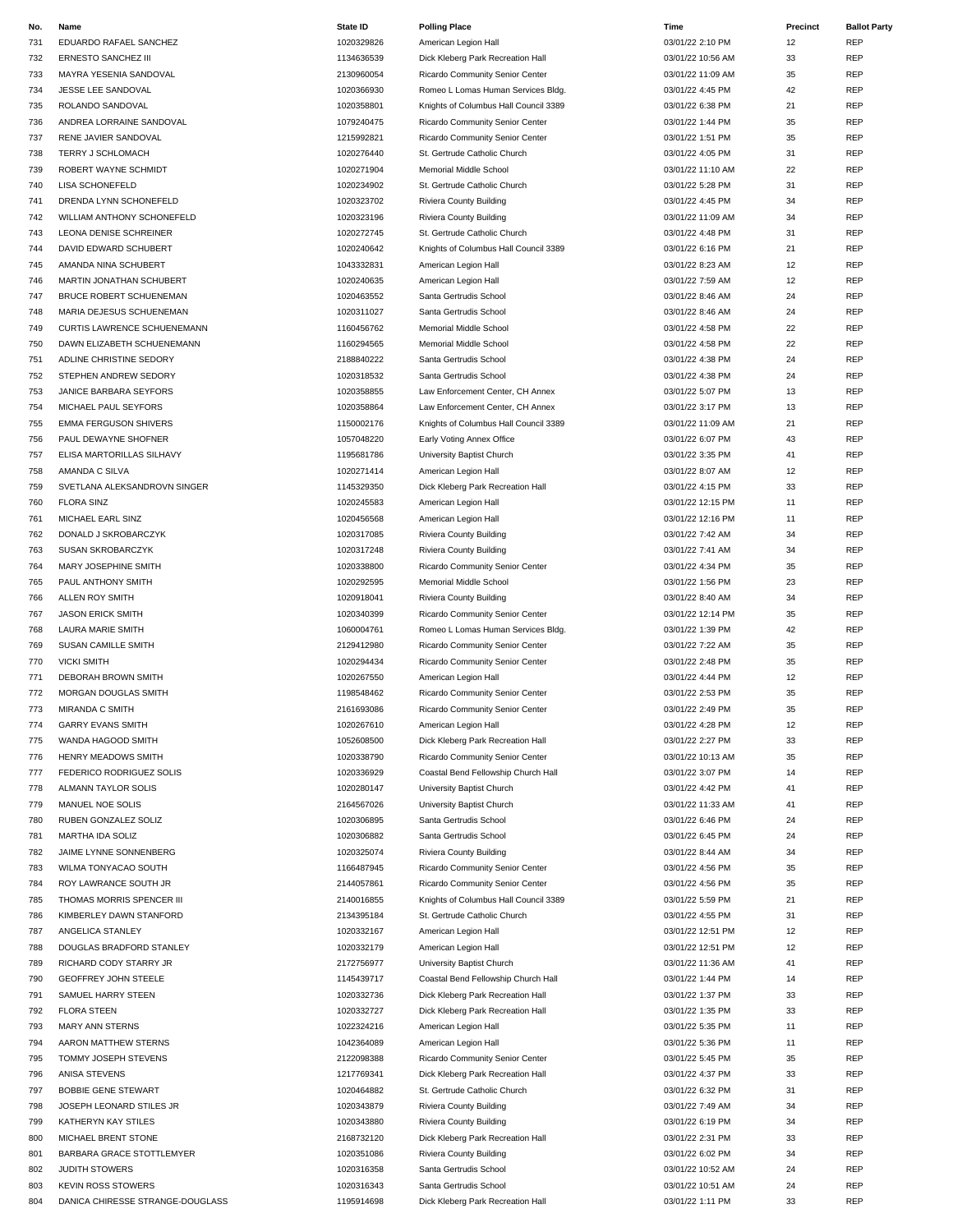| No. | Name                            | <b>State ID</b> | <b>Polling Place</b>                  | Time              | Precinct | <b>Ballot Party</b> |
|-----|---------------------------------|-----------------|---------------------------------------|-------------------|----------|---------------------|
| 805 | PATRICIA M STROMAN              | 1020406400      | Riviera County Building               | 03/01/22 4:39 PM  | 34       | REP                 |
| 806 | LEO LOVELL STROMAN              | 1149765056      | Riviera County Building               | 03/01/22 6:53 PM  | 34       | REP                 |
| 807 | JACQUELIN YVONNE STRUBHART      | 1020342475      | American Legion Hall                  | 03/01/22 2:15 PM  | 12       | REP                 |
| 808 | DANIEL WAYNE STRUBHART          | 1020342452      | American Legion Hall                  | 03/01/22 2:15 PM  | 12       | <b>REP</b>          |
|     |                                 |                 |                                       |                   |          |                     |
| 809 | FREEDOM L SUAREZ                | 1020362093      | Riviera County Building               | 03/01/22 6:31 PM  | 34       | REP                 |
| 810 | <b>DENISE MALIN TAIT</b>        | 2163627946      | Riviera County Building               | 03/01/22 12:10 PM | 34       | REP                 |
| 811 | MATTHEW RYAN TARASKA            | 2161644258      | Knights of Columbus Hall Council 3389 | 03/01/22 7:53 AM  | 21       | <b>REP</b>          |
| 812 | EDWARD THOMAS TARASKA           | 2178787067      | Coastal Bend Fellowship Church Hall   | 03/01/22 7:33 AM  | 14       | REP                 |
| 813 | GAYLON HOLLIS TAYLOR JR         | 1013258903      | Knights of Columbus Hall Council 3389 | 03/01/22 6:46 PM  | 21       | REP                 |
| 814 | PAMLA SAXTON TAYLOR             | 1010754762      | Knights of Columbus Hall Council 3389 | 03/01/22 6:47 PM  | 21       | <b>REP</b>          |
| 815 | <b>MARY YAKLIN TAYLOR</b>       | 1020343690      | Santa Gertrudis School                | 03/01/22 5:39 PM  | 24       | REP                 |
| 816 | JOHN D TEMPLE                   | 1020247933      | Coastal Bend Fellowship Church Hall   | 03/01/22 2:20 PM  | 14       | REP                 |
| 817 | <b>DAVID TERRAZAS</b>           | 1145380222      | Coastal Bend Fellowship Church Hall   | 03/01/22 4:47 PM  | 14       | REP                 |
| 818 | JENNIFER NICOLE TERRELL         | 1173703449      | St. Gertrude Catholic Church          | 03/01/22 5:11 PM  | 31       | <b>REP</b>          |
|     |                                 |                 |                                       |                   |          |                     |
| 819 | CHARLES WILLIAM THOMAS          | 2129066998      | Memorial Middle School                | 03/01/22 1:40 PM  | 22       | REP                 |
| 820 | WARREN CODY THOMPSON            | 1021137616      | Dick Kleberg Park Recreation Hall     | 03/01/22 3:59 PM  | 33       | REP                 |
| 821 | TODD STUART THORNTON            | 2119537874      | Dick Kleberg Park Recreation Hall     | 03/01/22 5:48 PM  | 33       | <b>REP</b>          |
| 822 | PATRICIA MARIE THORNTON         | 1219194514      | Dick Kleberg Park Recreation Hall     | 03/01/22 5:46 PM  | 33       | REP                 |
| 823 | WILLIAM CHARLIE TIFFEE          | 1011584084      | Knights of Columbus Hall Council 3389 | 03/01/22 12:01 PM | 21       | REP                 |
| 824 | DEBRA COTTEN TIFFEE             | 1021358876      | Knights of Columbus Hall Council 3389 | 03/01/22 12:02 PM | 21       | REP                 |
| 825 | YOLANDA CRUZ TORRES             | 1020276116      | St. Gertrude Catholic Church          | 03/01/22 4:15 PM  | 31       | <b>REP</b>          |
| 826 | CHRISTOPHER SCOTT TORRES        | 1039054920      | University Baptist Church             | 03/01/22 4:32 PM  | 41       | REP                 |
| 827 | LEEANN RAMIREZ TORRES           | 1020326324      | St. Gertrude Catholic Church          | 03/01/22 10:23 AM | 31       | REP                 |
| 828 | JOHN ERIC TORRES                | 1020332445      | St. Gertrude Catholic Church          | 03/01/22 10:22 AM | 31       | REP                 |
| 829 | ANN MARIE TORRES                | 1020272709      | University Baptist Church             | 03/01/22 4:31 PM  | 41       | <b>REP</b>          |
|     |                                 |                 |                                       |                   |          |                     |
| 830 | ELECTA MENDOZA TOWNSEND         | 2163030182      | St. Gertrude Catholic Church          | 03/01/22 8:39 AM  | 31       | REP                 |
| 831 | KNOX BAILEY TRAMMELL JR         | 1020267739      | Knights of Columbus Hall Council 3389 | 03/01/22 9:16 AM  | 21       | REP                 |
| 832 | <b>ROSE M TRAMMELL</b>          | 1020267741      | Knights of Columbus Hall Council 3389 | 03/01/22 9:15 AM  | 21       | REP                 |
| 833 | CHARLES CORNELIAS UNDERBRINK SR | 1020330043      | American Legion Hall                  | 03/01/22 3:21 PM  | 12       | REP                 |
| 834 | RONNIE JOSEPH UNTERBRINK        | 1020323203      | Riviera County Building               | 03/01/22 5:22 PM  | 34       | REP                 |
| 835 | MARIAN H UNTERBRINK             | 1020323235      | Riviera County Building               | 03/01/22 11:00 AM | 34       | <b>REP</b>          |
| 836 | DELORA K UNTERBRINK             | 1020325948      | Riviera County Building               | 03/01/22 12:45 PM | 34       | REP                 |
| 837 | RICHARD CHARLES UNTERBRINK      | 1020323226      | Riviera County Building               | 03/01/22 9:32 AM  | 34       | REP                 |
| 838 | <b>GERALD JOSEPH UNTERBRINK</b> | 1020323242      | Riviera County Building               | 03/01/22 11:06 AM | 34       | <b>REP</b>          |
| 839 | DEBORA ANN UNTERBRINK           | 1020323219      |                                       | 03/01/22 5:21 PM  | 34       | REP                 |
|     |                                 |                 | Riviera County Building               |                   |          |                     |
| 840 | CAROLYN URBAN                   | 1020334451      | Knights of Columbus Hall Council 3389 | 03/01/22 1:21 PM  | 21       | REP                 |
| 841 | LORI ELIZABETH URBANOVSKY       | 1163905034      | American Legion Hall                  | 03/01/22 4:49 PM  | 11       | <b>REP</b>          |
| 842 | JOSEPH COLBY URBANOVSKY         | 1189501482      | American Legion Hall                  | 03/01/22 5:03 PM  | 11       | REP                 |
| 843 | <b>MARLENA UTLEY</b>            | 2129187008      | Coastal Bend Fellowship Church Hall   | 03/01/22 1:41 PM  | 14       | REP                 |
| 844 | VELMA BARRERA UTLEY             | 1020348106      | KISD Admin Building                   | 03/01/22 2:34 PM  | 44       | REP                 |
| 845 | JOE HENRY UTLEY JR              | 1191508884      | Early Voting Annex Office             | 03/01/22 1:27 PM  | 43       | REP                 |
| 846 | ANGELA MARIA VALDEZ             | 1031317351      | Coastal Bend Fellowship Church Hall   | 03/01/22 4:45 PM  | 14       | REP                 |
| 847 | ARTURO VALDEZ                   | 1029336322      | Coastal Bend Fellowship Church Hall   | 03/01/22 4:46 PM  | 14       | REP                 |
| 848 | MARIA ORTIZ VALENZUELA          | 1020411276      | Riviera County Building               | 03/01/22 5:49 PM  | 34       | REP                 |
| 849 | CORINA ROBERTSON VARNELL        | 1020338449      | Knights of Columbus Hall Council 3389 | 03/01/22 1:37 PM  | 21       | REP                 |
|     |                                 |                 |                                       |                   |          |                     |
| 850 | DANNY WAYNE VARNELL             | 2130499944      | Knights of Columbus Hall Council 3389 | 03/01/22 1:38 PM  | 21       | <b>REP</b>          |
| 851 | FIDENCIO MATEO VELA             | 2126536438      | University Baptist Church             | 03/01/22 5:33 PM  | 41       | REP                 |
| 852 | RUBEN VELASQUEZ                 | 1020291190      | Memorial Middle School                | 03/01/22 3:41 PM  | 23       | REP                 |
| 853 | LORI ANN VILLARREAL             | 1007153921      | American Legion Hall                  | 03/01/22 5:54 PM  | 12       | REP                 |
| 854 | HECTOR VILLARREAL JR            | 1031316667      | American Legion Hall                  | 03/01/22 5:54 PM  | 12       | REP                 |
| 855 | JACQUELINE DONNELL VOGEL        | 2172094168      | American Legion Hall                  | 03/01/22 1:59 PM  | 12       | REP                 |
| 856 | PHILIP L WADDINGHAM             | 1207791497      | American Legion Hall                  | 03/01/22 6:18 PM  | 12       | REP                 |
| 857 | PAUL RICHARD WADE               | 1221107216      | Memorial Middle School                | 03/01/22 5:58 PM  | 23       | REP                 |
| 858 | DAVID WAYNE WALLACE             | 1020323606      | St. Gertrude Catholic Church          | 03/01/22 5:41 PM  | 31       | REP                 |
| 859 | PETER BORIS WANAGEL             | 2187541583      | St. Gertrude Catholic Church          | 03/01/22 1:31 PM  | 31       | REP                 |
| 860 | KIMBERLY IONA WARD              | 2122500618      | Ricardo Community Senior Center       | 03/01/22 11:51 AM | 35       | REP                 |
|     |                                 |                 |                                       |                   |          | REP                 |
| 861 | MARSHALL LEE WARD               | 2122500641      | Ricardo Community Senior Center       | 03/01/22 11:52 AM | 35       |                     |
| 862 | CHARLES JAMES WEBB III          | 2136554453      | American Legion Hall                  | 03/01/22 6:05 PM  | 12       | REP                 |
| 863 | NANNETTE MARIE WEBB             | 2156345214      | St. Gertrude Catholic Church          | 03/01/22 9:42 AM  | 31       | REP                 |
| 864 | ORPHA PORRAS WEBER              | 1020381764      | St. Gertrude Catholic Church          | 03/01/22 5:34 PM  | 31       | REP                 |
| 865 | LONNY ANTHONY WEDELL            | 2142050762      | Ricardo Community Senior Center       | 03/01/22 1:54 PM  | 35       | <b>REP</b>          |
| 866 | JOY N WEDELL                    | 2147786986      | Ricardo Community Senior Center       | 03/01/22 1:53 PM  | 35       | REP                 |
| 867 | <b>CURTIS MARTIN WEISS</b>      | 1206118995      | American Legion Hall                  | 03/01/22 5:31 PM  | 12       | REP                 |
| 868 | <b>RENEE ELLEN WEISS</b>        | 1026372317      | American Legion Hall                  | 03/01/22 5:30 PM  | 12       | REP                 |
| 869 | JAMES WILLIAM WELLS             | 1020271989      | Ricardo Community Senior Center       | 03/01/22 3:34 PM  | 35       | REP                 |
| 870 | REBECCA LYNN WEST               | 1020390779      | Dick Kleberg Park Recreation Hall     | 03/01/22 4:49 PM  | 33       | REP                 |
| 871 | <b>LISA ARNOLD WEST</b>         | 1020381520      | Riviera County Building               | 03/01/22 4:18 PM  | 34       | REP                 |
|     |                                 |                 |                                       |                   |          |                     |
| 872 | RICHARD L WESTBROOK III         | 1020237070      | Dick Kleberg Park Recreation Hall     | 03/01/22 4:46 PM  | 33       | REP                 |
| 873 | MICHELLE ANN WESTBROOK          | 1020237058      | Dick Kleberg Park Recreation Hall     | 03/01/22 6:49 PM  | 33       | REP                 |
| 874 | ALAN WAYNE WHEELER              | 1020339455      | Ricardo Community Senior Center       | 03/01/22 4:36 PM  | 35       | REP                 |
| 875 | TINA WHEELER                    | 1020338941      | Ricardo Community Senior Center       | 03/01/22 1:58 PM  | 35       | <b>REP</b>          |
| 876 | ALAN BUCK WHEELER               | 1058533395      | Ricardo Community Senior Center       | 03/01/22 4:35 PM  | 35       | REP                 |
| 877 | JOY BETH WHITTINGTON            | 1020251603      | Law Enforcement Center, CH Annex      | 03/01/22 1:14 PM  | 13       | REP                 |
| 878 | ELITHEA LAFAYETTE WICHERSKI     | 2141625023      | Riviera County Building               | 03/01/22 9:10 AM  | 34       | <b>REP</b>          |